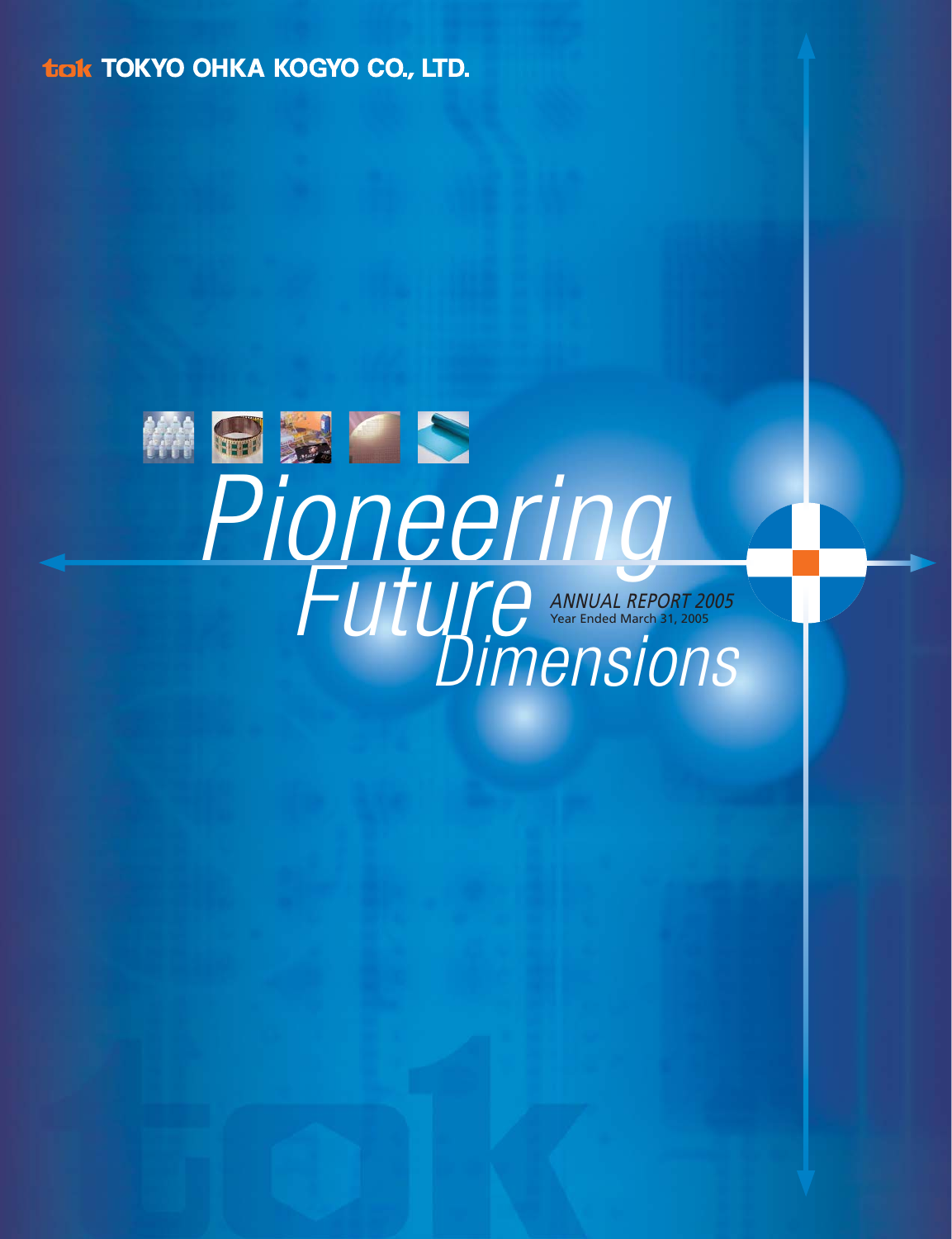## **TOK FY2005 Highlights**

**Promotion of diversified development of microprocess technology**

**More extensive development of business overseas**

**Fortification of management foundation**

**In the fiscal year ended March 31, 2005, TOK recorded an increase both in sales and earnings.**

- Consolidated operating income rose 27.9%, to ¥7,295 million.
- Consolidated net income increased 7.1%, to ¥5,088 million.
- Annual cash dividends per share were up ¥5, to ¥27.

## **Contents**

Business Fields / Business Segments Key Topics 22 A Message from the President 4 Corporate Governance / Environmental Conservation Activities 10 Six-Year Summary 12 Management's Discussion and Analysis 13 Consolidated Balance Sheets 16

Consolidated net sales increased 7.0%, to ¥88,960 million.





**Printing / Plate Making** 

 $\blacksquare$ 

**Fundamental**

**Strategies**

**Financial Results**

| Consolidated Statements of Income               |    |
|-------------------------------------------------|----|
| Consolidated Statements of Shareholders' Equity | 19 |
| Consolidated Statements of Cash Flows           |    |
| Notes to Consolidated Financial Statements      |    |
| Independent Auditors' Report                    | 33 |
| Corporate Information                           |    |
| <b>TOK Global Network</b>                       | 35 |
| Website's IR Information Contents               |    |
|                                                 |    |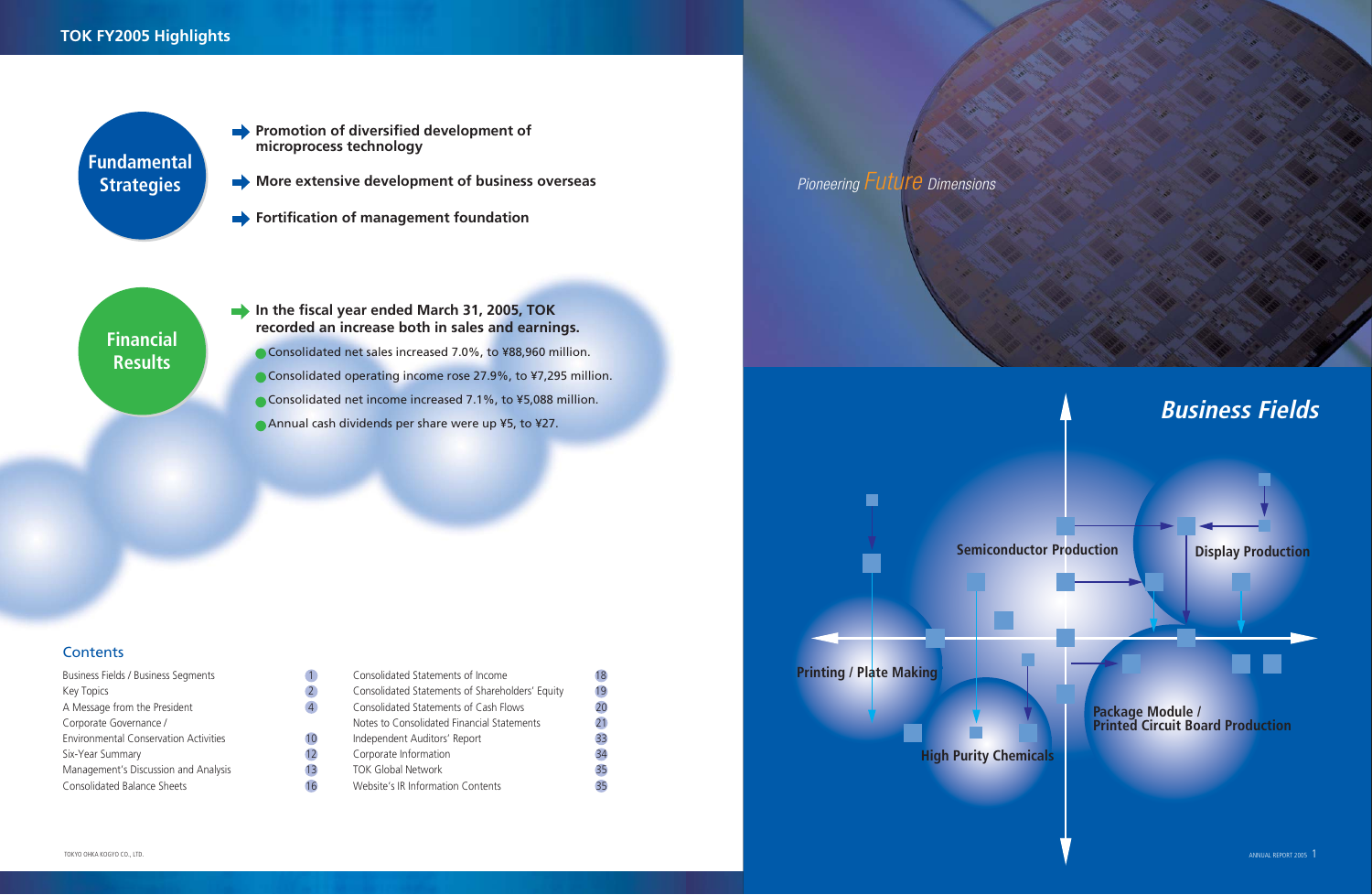|                                                                                                                                                                                                                                                                                                                                                                                  |                                                       |                                                                                    |                |                                              |        |                         |                                                                      |                            |                |                                               |                                                           |                | <b>Equipment Business</b>                                       |                                                 |                    |
|----------------------------------------------------------------------------------------------------------------------------------------------------------------------------------------------------------------------------------------------------------------------------------------------------------------------------------------------------------------------------------|-------------------------------------------------------|------------------------------------------------------------------------------------|----------------|----------------------------------------------|--------|-------------------------|----------------------------------------------------------------------|----------------------------|----------------|-----------------------------------------------|-----------------------------------------------------------|----------------|-----------------------------------------------------------------|-------------------------------------------------|--------------------|
|                                                                                                                                                                                                                                                                                                                                                                                  |                                                       | <b>Material Business</b><br><b>Printing Materials</b><br>Photoresists<br>Chemicals |                |                                              |        |                         |                                                                      | <b>Specialty Chemicals</b> |                | <b>Process Equipment</b>                      |                                                           |                |                                                                 |                                                 |                    |
|                                                                                                                                                                                                                                                                                                                                                                                  | 2004/3                                                | 2005/3                                                                             | <b>YOY</b> (%) | 2004/3                                       | 2005/3 | <b>YOY</b> (%)          | 2004/3                                                               | 2005/3                     | <b>YOY</b> (%) | 2004/3                                        | 2005/3                                                    | <b>YOY</b> (%) | 2004/3                                                          | 2005/3                                          | <b>YOY</b> (%)     |
| Net Sales (Millions of Yen)                                                                                                                                                                                                                                                                                                                                                      | 32,112                                                | 35,005                                                                             | 9.0            | 6,577                                        | 6,820  | 3.7                     | 23,098                                                               | 25,013                     | 8.3            | 4,751                                         | 4,572                                                     | (3.8)          | 16,263                                                          | 17,461                                          | 7.4                |
| Division's Share to Net Sales (%)                                                                                                                                                                                                                                                                                                                                                | 38.6                                                  | 39.3                                                                               |                | 7.9                                          | 7.7    |                         | 27.8                                                                 | 28.1                       |                | 5.7                                           | 5.1                                                       |                | 19.5                                                            | 19.6                                            |                    |
|                                                                                                                                                                                                                                                                                                                                                                                  |                                                       |                                                                                    |                |                                              |        |                         |                                                                      | <b>Major Products</b>      |                |                                               |                                                           |                |                                                                 |                                                 |                    |
| <b>Semiconductor Production</b>                                                                                                                                                                                                                                                                                                                                                  | ArF Excimer Laser Photoresist                         |                                                                                    |                |                                              |        |                         | <b>Photoresist Developing Solution</b>                               |                            |                | <b>Interlayer Insulation Source</b>           |                                                           |                | Plasma Dry Etching Machine                                      |                                                 |                    |
|                                                                                                                                                                                                                                                                                                                                                                                  | KrF Excimer Laser Photoresist                         |                                                                                    |                |                                              |        |                         | <b>Stripping Solution</b>                                            |                            |                |                                               | Low-k Interlayer Insulation Source                        |                | Plasma Dry Ashing Machine                                       |                                                 |                    |
|                                                                                                                                                                                                                                                                                                                                                                                  | Electron Beam Photoresist                             |                                                                                    |                |                                              |        |                         | <b>Rinsing Solution</b>                                              |                            |                | Planarizing Insulation Source                 |                                                           |                | <b>SOD Spin Coater System</b>                                   |                                                 |                    |
|                                                                                                                                                                                                                                                                                                                                                                                  | i-Line Photoresist                                    |                                                                                    |                |                                              |        |                         | Thinner                                                              |                            |                | <b>Dopants Diffusion Source</b>               |                                                           |                | Photoresist Spin Coater                                         |                                                 |                    |
|                                                                                                                                                                                                                                                                                                                                                                                  | g-Line Photoresist                                    |                                                                                    |                |                                              |        |                         | <b>Diluted Solution</b>                                              |                            |                | <b>High-Purity Aqueous Solution</b>           |                                                           |                |                                                                 | Automatic Chemical Supply System                |                    |
|                                                                                                                                                                                                                                                                                                                                                                                  | Isoprene-Based Photoresist                            |                                                                                    |                |                                              |        |                         | <b>Bottom Anti-Reflective Coating</b><br>Top Anti-Reflective Coating |                            |                |                                               |                                                           |                | UV Hardening Machine                                            |                                                 |                    |
| Package Module /                                                                                                                                                                                                                                                                                                                                                                 | Photoresist for Wafer Level CSP                       |                                                                                    |                |                                              |        |                         | <b>Photoresist Developing Solution</b>                               |                            |                |                                               |                                                           |                |                                                                 | Highly Thick Film Forming Spin Coater           |                    |
| <b>Printed Circuit Board</b>                                                                                                                                                                                                                                                                                                                                                     | Photoresist for Bump Process                          |                                                                                    |                |                                              |        |                         | <b>Stripping Solution</b>                                            |                            |                |                                               |                                                           |                |                                                                 | Super Highly Thick Film Forming Non-Spin Coater |                    |
| Production                                                                                                                                                                                                                                                                                                                                                                       | Photoresist for COF/Tape CSP/TAB                      |                                                                                    |                |                                              |        |                         | <b>Rinsing Solution</b>                                              |                            |                |                                               |                                                           |                |                                                                 | High Speed Photoresist Developing Machine       |                    |
|                                                                                                                                                                                                                                                                                                                                                                                  | Photoresist for FPC                                   |                                                                                    |                |                                              |        |                         | Thinner                                                              |                            |                |                                               |                                                           |                | Descum Ashing Machine                                           |                                                 |                    |
|                                                                                                                                                                                                                                                                                                                                                                                  | Photoresist for Lead Frame                            |                                                                                    |                |                                              |        |                         | <b>Diluted Solution</b>                                              |                            |                |                                               |                                                           |                | Plasma Dry Ashing Machine                                       |                                                 |                    |
|                                                                                                                                                                                                                                                                                                                                                                                  | Photoresist for Chemical Milling                      |                                                                                    |                |                                              |        |                         | Defoaming Agent                                                      |                            |                |                                               |                                                           |                | Vacuum UV Hardening Machine                                     |                                                 |                    |
|                                                                                                                                                                                                                                                                                                                                                                                  | Photoresist for Plating Process                       |                                                                                    |                |                                              |        |                         | <b>Stopout Liquid</b>                                                |                            |                |                                               |                                                           |                |                                                                 |                                                 |                    |
|                                                                                                                                                                                                                                                                                                                                                                                  | Photoresist for MEMS                                  |                                                                                    |                |                                              |        |                         |                                                                      |                            |                |                                               |                                                           |                |                                                                 |                                                 |                    |
| <b>Business Fields</b>                                                                                                                                                                                                                                                                                                                                                           | Dry Film Resist                                       |                                                                                    |                |                                              |        |                         |                                                                      |                            |                | Over-Coat Agent for LCD                       |                                                           |                | Non-Spin Coater System for TFT/Color Filter Process             |                                                 |                    |
| <b>Display Production</b>                                                                                                                                                                                                                                                                                                                                                        | Photoresist for TFT-LCD<br>Photoresist for STN/TN-LCD |                                                                                    |                |                                              |        |                         | <b>Photoresist Developing Solution</b><br><b>Stripping Solution</b>  |                            |                | Seal Adhesive Agent for Fluorescent Materials |                                                           |                | Non-Spin Coater / Developer System for TFT/Color Filter Process |                                                 |                    |
|                                                                                                                                                                                                                                                                                                                                                                                  | Pigment-Dispersed Photoresist for LCD Color Filter    |                                                                                    |                |                                              |        | <b>Rinsing Solution</b> |                                                                      | for CRT                    |                |                                               | Spin Coater System for TFT/Color Filter Process           |                |                                                                 |                                                 |                    |
|                                                                                                                                                                                                                                                                                                                                                                                  | Photoresist for PDP                                   |                                                                                    |                |                                              |        | Thinner                 |                                                                      | Photo-Phosphor Paste       |                |                                               | Spin Coater/Developer System for TFT/Color Filter Process |                |                                                                 |                                                 |                    |
|                                                                                                                                                                                                                                                                                                                                                                                  | Dry Film Resist for PDP Barrier Rib Process           |                                                                                    |                |                                              |        | <b>Diluted Solution</b> |                                                                      | Photo-Vehicle              |                | Developer System                              |                                                           |                |                                                                 |                                                 |                    |
|                                                                                                                                                                                                                                                                                                                                                                                  | Photoresist for Organic EL Display                    |                                                                                    |                |                                              |        |                         |                                                                      |                            |                |                                               | Wet Cleaning System                                       |                |                                                                 |                                                 |                    |
|                                                                                                                                                                                                                                                                                                                                                                                  | Photoresist for CRT                                   |                                                                                    |                |                                              |        |                         |                                                                      |                            |                |                                               |                                                           |                |                                                                 |                                                 |                    |
| <b>Printing / Plate Making</b>                                                                                                                                                                                                                                                                                                                                                   |                                                       |                                                                                    |                | Photopolymer Plate for Flexographic Printing |        |                         | <b>Plate Developing Solution</b>                                     |                            |                |                                               |                                                           |                |                                                                 | Plate Making Equipment for Flexo Plate          |                    |
|                                                                                                                                                                                                                                                                                                                                                                                  |                                                       |                                                                                    |                | Photopolymer Plate for Letterpress Printing  |        |                         |                                                                      |                            |                |                                               |                                                           |                |                                                                 |                                                 |                    |
|                                                                                                                                                                                                                                                                                                                                                                                  |                                                       |                                                                                    |                | Photopolymer Plate for Molding Application   |        |                         |                                                                      |                            |                |                                               |                                                           |                |                                                                 |                                                 |                    |
|                                                                                                                                                                                                                                                                                                                                                                                  |                                                       |                                                                                    |                | Pre-Sensitized Plate for Offset Printing     |        |                         |                                                                      |                            |                |                                               |                                                           |                |                                                                 |                                                 |                    |
| <b>High Purity Chemicals</b>                                                                                                                                                                                                                                                                                                                                                     |                                                       |                                                                                    |                | Photo Sensitive Material for Screen Printing |        |                         | Potassium Hydroxide                                                  |                            |                |                                               |                                                           |                |                                                                 |                                                 |                    |
|                                                                                                                                                                                                                                                                                                                                                                                  |                                                       |                                                                                    |                |                                              |        |                         | Sodium Hydroxide                                                     |                            |                |                                               |                                                           |                |                                                                 |                                                 |                    |
|                                                                                                                                                                                                                                                                                                                                                                                  |                                                       |                                                                                    |                |                                              |        |                         | Potassium Carbonate                                                  |                            |                |                                               |                                                           |                |                                                                 |                                                 |                    |
|                                                                                                                                                                                                                                                                                                                                                                                  |                                                       |                                                                                    |                |                                              |        |                         | Inorganic Incombustible Heat Transfer Agent                          |                            |                |                                               |                                                           |                |                                                                 |                                                 |                    |
|                                                                                                                                                                                                                                                                                                                                                                                  |                                                       |                                                                                    |                |                                              |        |                         | <b>Benzyl Alcohol</b>                                                |                            |                |                                               |                                                           |                |                                                                 |                                                 |                    |
|                                                                                                                                                                                                                                                                                                                                                                                  |                                                       |                                                                                    |                |                                              |        |                         | <b>Benzyl Acetate</b>                                                |                            |                |                                               |                                                           |                |                                                                 |                                                 |                    |
|                                                                                                                                                                                                                                                                                                                                                                                  |                                                       |                                                                                    |                |                                              |        |                         | Cinnamic Acid                                                        |                            |                |                                               |                                                           |                |                                                                 |                                                 |                    |
|                                                                                                                                                                                                                                                                                                                                                                                  |                                                       |                                                                                    |                |                                              |        |                         | SV Acetone                                                           |                            |                |                                               |                                                           |                |                                                                 |                                                 |                    |
|                                                                                                                                                                                                                                                                                                                                                                                  |                                                       |                                                                                    |                |                                              |        |                         | SV Methanol                                                          |                            |                |                                               |                                                           |                |                                                                 |                                                 |                    |
| Note: Effective from the fiscal year ending March 2006 the Company has made changes in the segment breakdown of the material business segment and reviewed and changed the names of divisions,<br>except the printing materials division, in this segment. The changes were made to more accurately reflect in segment information the actual changes in the market environment. |                                                       |                                                                                    |                |                                              |        |                         |                                                                      |                            |                |                                               |                                                           |                |                                                                 |                                                 | ANNUAL REPORT 2005 |

Note: Effective from the fiscal year ending March 2006 the Company has made changes in the segment breakdown of the material business segment and reviewed and changed the names of divisions, except the printing materials d



## Business Fields / Business Segments

Since its establishment in 1940, Tokyo Ohka Kogyo Co., Ltd. (TOK) has remained dedicated to the "pursuit of new technologies and new technical methodologies for the future." Initially, our core businesses were the electrolysis of potassium hydroxide, the refining of high-purity potassium hydroxide and sodium hydroxide, and the production of chlorides. Today, we supply many state-of-the-art products, including the photoresist that is vital to fabricating semiconductor devices and flat panel displays (FPDs). As one of the world's leading suppliers of photolithography materials, we play a central role in advances in the electronics industry.

Competition on a worldwide scale is intense due to the globalization of our markets and customers. Under such circumstances, we are aiming at transforming TOK into a dynamic growth company of the 21st century by fortifying our superiority in our core field of fine chemicals, by expanding aggressively outside Japan, and by creating a more powerful base of operations that is the foundation of such activities as well. Through these activities, we anticipate even greater accomplishments in the 21st century.

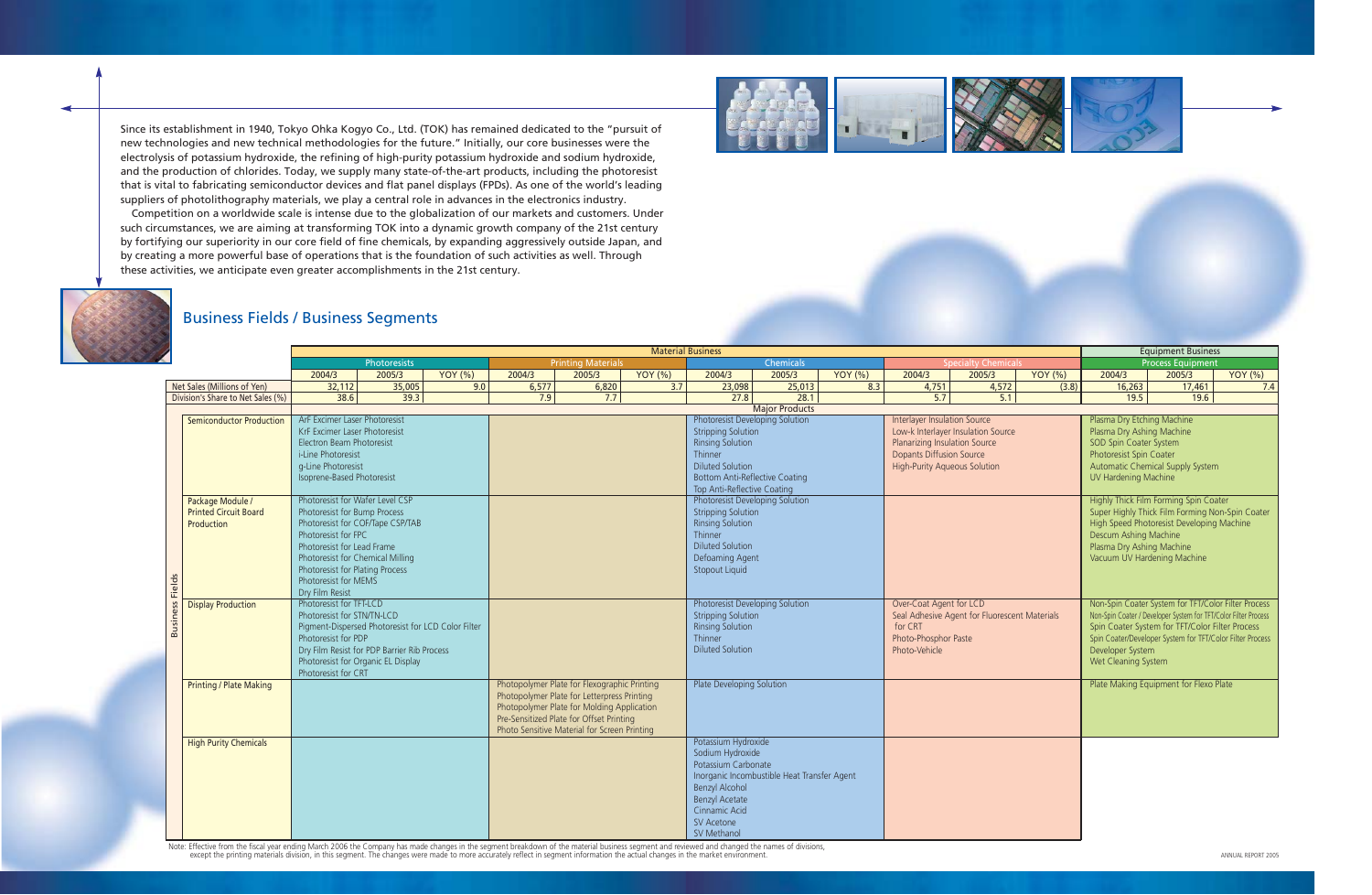от отношения состраняют от просто последните применения состраняет состраняет состраняет состраняет состраняет состраняет состраняет состраняет состраняет состраняет состраняет состраняет состраняет состраняет состраняет



## **Horizontal Extension**

### **Promotion of Diversified Development of Microprocess Technology**

TOK is executing a strategy of diversifying applications of its microprocess technology by targeting highly sophisticated sectors of numerous industries that require precision on a microscopic level. There are two components of this strategy: the vertical extension and horizontal extension.

### Extending Microprocess Technology Vertically

The vertical extension of microprocess technology involves the pursuit of even greater microfabrication through further refinements in microprocess technology. Forming finer dimensions has been particularly critical to the remarkable advances in semiconductor fabrication processes. This is why we view the microprocess technology employed in semiconductor fabrication processes as the flagship of microprocess technology for other domains. Today's most sophisticated semiconductor production lines are already forming dimensions less than 100nm (1nm = one one-millionth of a millimeter).

In the semiconductor manufacturing field, immersion exposure technology is attracting the most attention as the next generation of exposure technology.

In the fiscal year under review, as a result of the research that combines immersion exposure technology with a 193nm wavelength light source, TOK researchers became the first to achieve a photoresist pattern resolution of 35nm, a remarkable advance over conventional technology (Photo 1). This is an extremely significant event. By using immersion technology, we have succeeded in actually forming ultra-fine patterns, thus gaining confidence that this technique can be transformed from a theory into a practical process. Moreover, engineers had believed that chemically amplified photoresist could not achieve a resolution of better than about 50nm. With this accomplishment, TOK has demonstrated that a much finer resolution is possible.

We have already greatly enlarged the markets and applications for microprocess technology that uses photolithography. Initially restricted to printed circuit boards, this technology now helps make semiconductors, FPDs, semiconductor packagings / *jisso*, printing / plate making, and MEMS products.

TOK has been studying practical applications for immersion exposure for some time. Our approaches are to supply more than just photoresists. We offer semiconductor manufacturers a variety of materials and processes, including cover coats that can reduce risks when semiconductor manufacturers begin to use immersion exposure technology.

Vertically extending microprocess technology involves much more than the semiconductor manufacturing industry. Furthermore, this drive is not limited to simply creating finer patterns. Finer resolution is critical to advances in FPDs, semiconductor packagings, printed circuit boards, Micro Electro Mechanical Systems (MEMS) and many other applications. We will continue to be a source of ideas for innovative processes as we pursue more advances in the microprocess technology.

## Extending Microprocess Technology Horizontally

The horizontal extension of microprocess technology involves taking microprocess technology developed in photolithography in various fields to new applications and new industry fields.

One highlight of the fiscal year under review was the substantial contribution to sales and earnings made by FPD products, a category that we have been targeting for growth. There was a sharp increase in sales of color liquid-crystal display (LCD) materials, particularly pigment-dispersed black photoresist used to make color filters. In addition, sales of color LCD manufacturing equipment were strong just as in the previous fiscal year. Overall, this field is on the verge of becoming another TOK core business.

Products of all kinds are offering increasingly sophisticated performance. Fabricating these devices will demand more advances in microscopic production processes. But the current technology is inadequate to cope with the ongoing transition to the microfabrication. In applications where this hurdle has become formidable, we are offering solutions incorporating microprocess technology that uses photolithography. We intend to use these solutions to launch businesses in new domains.

Using photolithography-based microprocess technology to make inroads in new market sectors and domains will be an ongoing theme at TOK. Our objective is to develop this activity into a new core business.

Structure of a color filter



TOK has expertise in forming photoresist patterns shaped like narrow poles (Photo 2). We can also form liquid photoresist films of a few hundred micrometers (*µ*ms) (Photo 3). Many technological challenges must be overcome to accomplish these feats.

Note: MEMS refers to electrical and mechanical components that are fabricated using technologies required to produce semiconductor devices. MEMS components like nozzles for ink-jet printers, magnetic heads for hard disk drives and sensors, including acceleration sensors, have already been commercialized.

Fabrication of barrier ribs for PDPs illustrates the horizontal extension process. More advances in precision are needed to fabricate ribs for true high-definition displays (Photo 4). Furthermore, by piling photoresist patterns with many layers (Photo 5), we are extending this technology to MEMS, which requires the formation of three-dimensional objects.

(Photo 1) Resolution achieved at a wavelength of 193nm using a two beam interference exposure equipment

**35nm**



(Photo 2) Photoresists for MEMS

(Photo 3) Photoresists for MEMS





display panel (PDP)

(Photo 5) Photoresists for MEMS with a four-layer photoresist structure

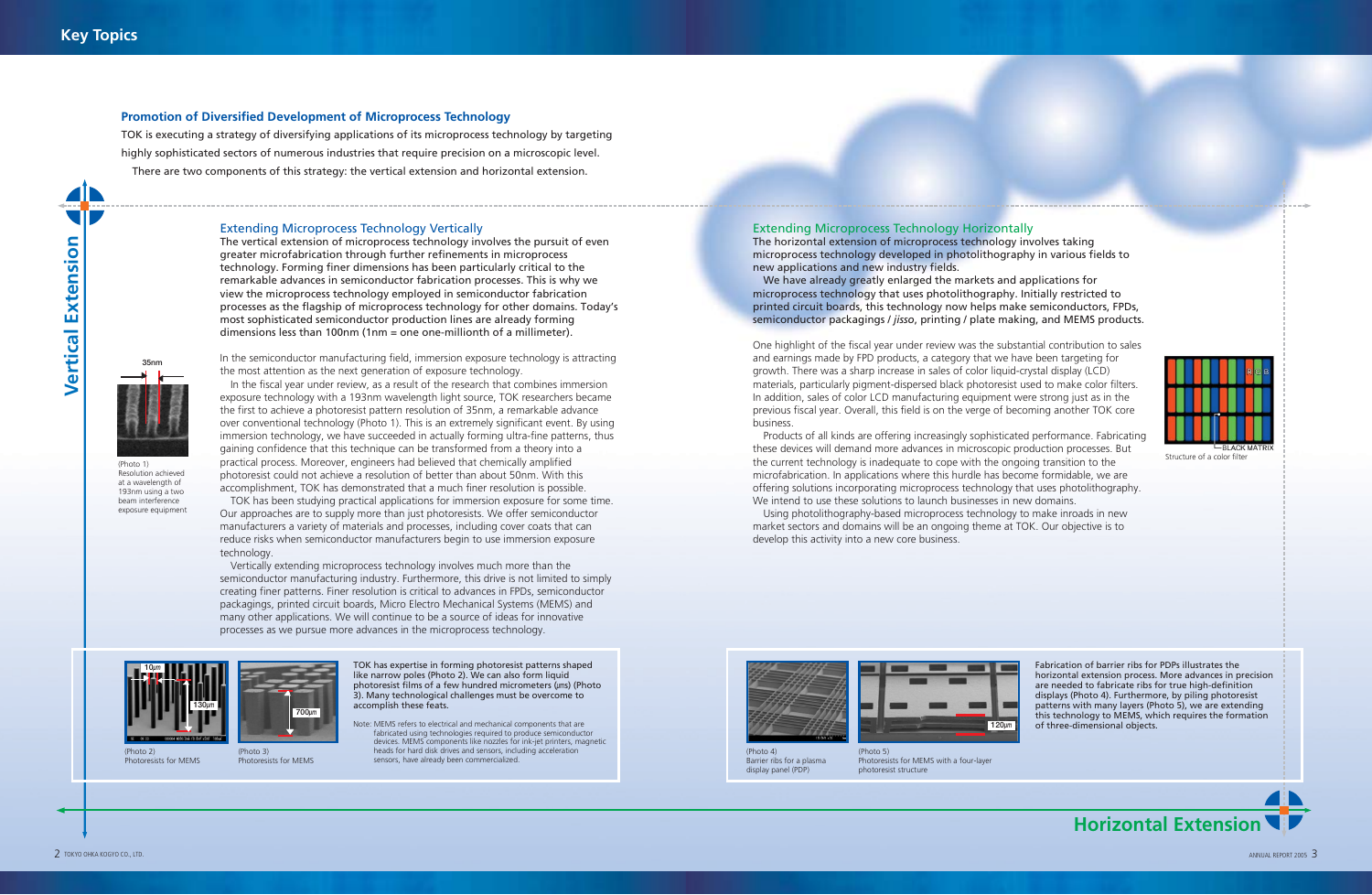### Results of Operations

As a result, consolidated net sales increased 7.0% from the previous fiscal year to ¥88,960 million and earnings rose as well despite an upturn in the cost of Yoichi Nakamura raw materials due to the sharply higher price of crude

In the fiscal year ended March 31, 2005, the Tokyo Ohka Kogyo (TOK) Group posted a solid improvement, recording growth in sales, earnings and profitability. Inventory reductions impacted our semiconductor business in the fiscal year's second half. However, sales in the material business rebounded, especially sales of flat panel displays (FPDs) materials increased, and sales of equipment for FPD manufacturing were strong as in the previous fiscal year.



President & Chief Executive Officer

- Focused on developing technology for immersion exposure; became the first to achieve ultrahigh resolution
- Operation Center)
- Stepped up development of and increased production capacity for FPD materials
- Established New Technology Development Section and Business Development Section
- ■More extensive development of business overseas
- 
- Established subsidiary in Korea to strengthen the sales network
- Established joint venture in China to manufacture and sell high-purity photolithography chemicals
- ■Fortification of management foundation
- Implemented business process reforms and information system restructuring



2001/3 2002/3 2003/3 2004/3 **2005/3**

### Second "TOK Challenge 21" Fundamental Strategies and Fiscal Year Initiatives

### Fundamental Strategies and Progress Report

■Promotion of diversified development of microprocess technology

● Began construction of new R&D building; decided to install immersion stepper (at Sagami

The fiscal year under review was the second year of the second "TOK Challenge 21," our threeyear medium-term plan that began in April 2003. One highlight of the fiscal year was the steady growth in sales of materials and equipment for producing FPDs, particularly liquid-crystal displays (LCDs). With regard to materials and equipment used to make LCDs, sales surpassed in the fiscal year under review our forecast for the plan's final year. We also made progress concerning overseas expansion, a central strategy of the medium-term plan, by raising overseas sales to about 57% of total sales, very close to our goal of 58%.



● Increased production capabilities in Taiwan for high-purity photolithography chemicals

Goal: Be a winner in the global marketplace Business domains: Leading-edge domains in various industries that require sophisticated microprocess technology

oil. Operating income was up 27.9% to ¥7,295 million and net income increased 7.1% to ¥5,088 million. Supporting this growth were improvements in the operating income margin, which rose 1.3 percentage points to 8.2%.

Due to this performance, we raised the annual dividend per share by ¥2 just as we did in the previous fiscal year. An additional commemorative dividend of ¥3 per share was paid as well. This distribution expresses our appreciation for the support of shareholders over the years upon our 65th anniversary in October 2005. The result is a ¥5 increase in the dividend applicable to the fiscal year to ¥27 per share.

### Progress Report on Second "TOK Challenge 21" Medium-Term Plan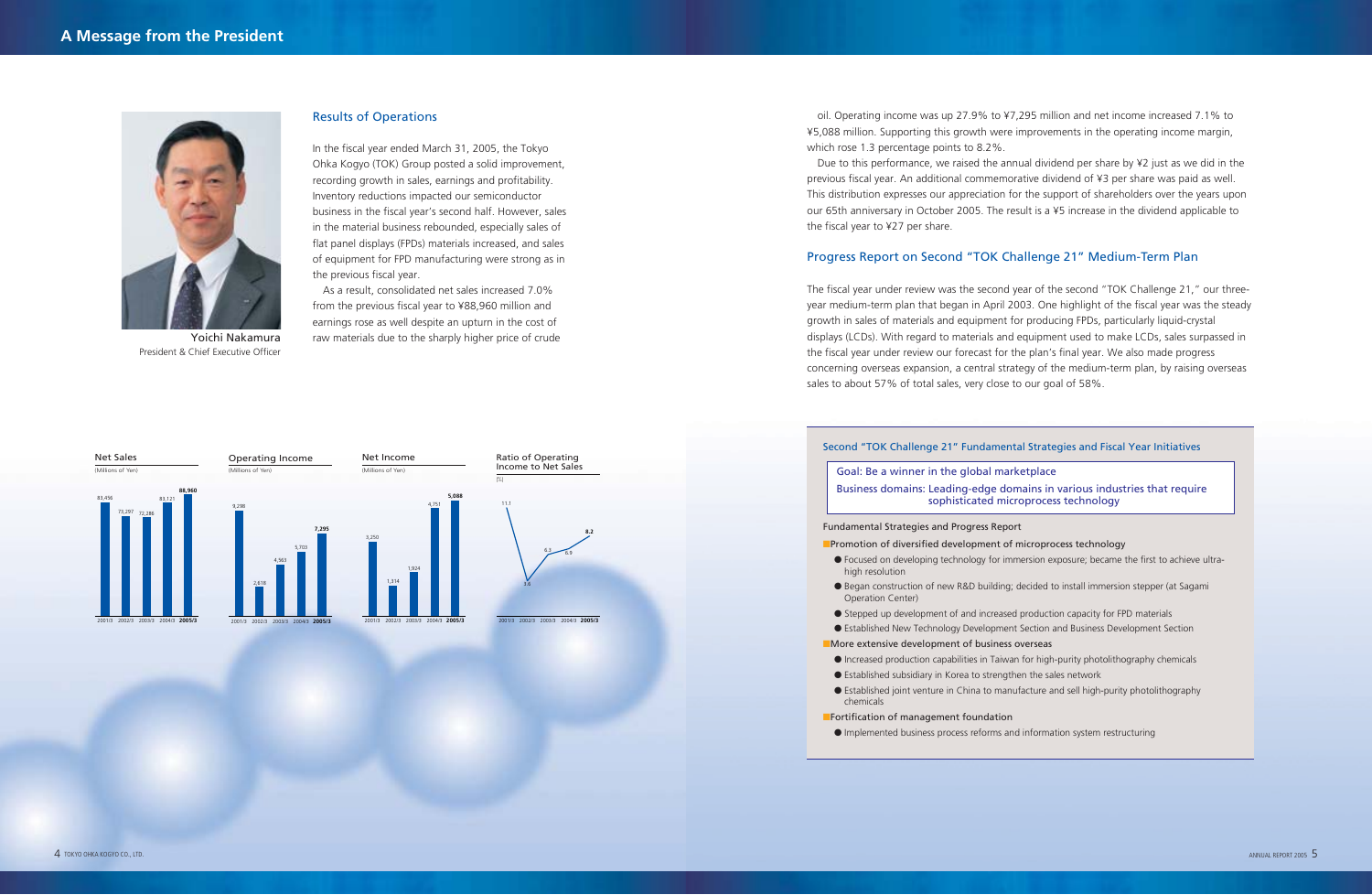We intend to make our earnings even more stable by stepping up the pace of microprocess technology business diversification. To accomplish this, we will have to enhance and expand our diversified development activities. This is why we established the New Technology Development Section and the Business Development Section. TOK will work on developing business in new markets and applications and also handle R&D concerning new processes and products. In all cases, the objective is the creation of new businesses.

Technology Development Driven Company at All Times We are also embarking on a new direction concerning our development activities. In recent years, we have placed increasing emphasis on collaboration in order to speed up development activities, cut costs and spread out risk exposure. Collaboration covers equipment manufacturers, our suppliers, universities, research institutes and other partners. Working with these partners gives us access to more new product development themes and a much broader environment for development activities.

Even as we recognize the importance of collaboration, we are concentrating on exclusive R&D activities to preserve our identity as a technology development driven company. We want to accumulate more core technologies and use that knowledge to conduct more distinctive activities. In this respect, we are targeting themes where we can focus on manufacturing, such as by designing molecules and synthesizing resins. We are convinced that this type of R&D will underpin our growth over the long term.

Close communication with customers is essential to diversifying our microprocess technology businesses and leading the way in next-generation technologies. But we must work closely with universities and research institutes, too. In addition, we are an active participant in academic conferences, such as The International Society for Optical Engineering (SPIE), and technological consortiums. Through these activities we make sure that we always remain sensitive to the emerging trends and developments in various technologies.

Another direction of ours is "horizontal extension." Here, we are again concentrating on extending microprocess technology to new fields and applications. Our aim is to foster this into a core business, just as LCD production materials and equipment has become a core business of ours. Highlighting the fiscal year under review was the rapid growth in demand for our pigmentdispersed photoresist for LCD color filters to reduce environmental load. Performance was also backed by steady growth of sales of *jisso* and packaging materials. All in all, the fiscal year under review saw a significant contribution to sales and earnings from our "horizontal extension."

However, the performance of semiconductor production materials held back our progress toward reaching the plan's sales and earnings targets. One reason is lagging sales of excimer laser photoresists to the target. Although we are making progress, including certifications by users, the time between the decisions to use this material and actual use in mass production lines is longer than had been expected. Sales were also held back by the impact of flat demand for plasma display panel (PDP) televisions on our PDP production materials. In addition, sales and earnings were impacted as the much higher cost of crude oil raised the price of raw materials.

Our resolute commitment to reaching the goals of the medium-term plan has produced definite progress with regard to strategies. For example, we are building infrastructures in growing markets in order to be a winner in the global marketplace. Overall, we took many actions that will help build a foundation for growth for many years to come.

### Expanding Microprocess Technology in Many Directions

Progress continues in extending microprocess technology to new areas. In particular, our "vertical extension," which seeks to achieve even greater precision, has been making great strides in the semiconductor manufacturing sector. We have gained the ability to assemble solutions that match each customer's needs. One element of these solutions is materials. For example, our cover coat is helping promote the adoption of immersion exposure, which is attracting attention as a next-generation circuit formation technique. We can also draw on our exclusive shrink process, among other technologies. Significantly, we do more than simply sell materials. To offer solutions for specific processes, we can combine many materials as required.



### Second "TOK Challenge 21" Initiatives

- Enhancement and enlargement of microprocess technology: "horizontal extension" Taking microprocess technology to new fields and applications; moving ahead with R&D on new processes and products
- Acceleration and enhancement of microprocess technology: "vertical extension" Implementing new ideas for new microscopic processes; developing the solutions business
- Effective use of collaboration Conducting a multitude of joint research projects and experiments from the perspectives of speed, cost savings and risk hedging
- Reinforcement of TOK's own research activities Strengthening product development activities by striking the optimum balance between research and product development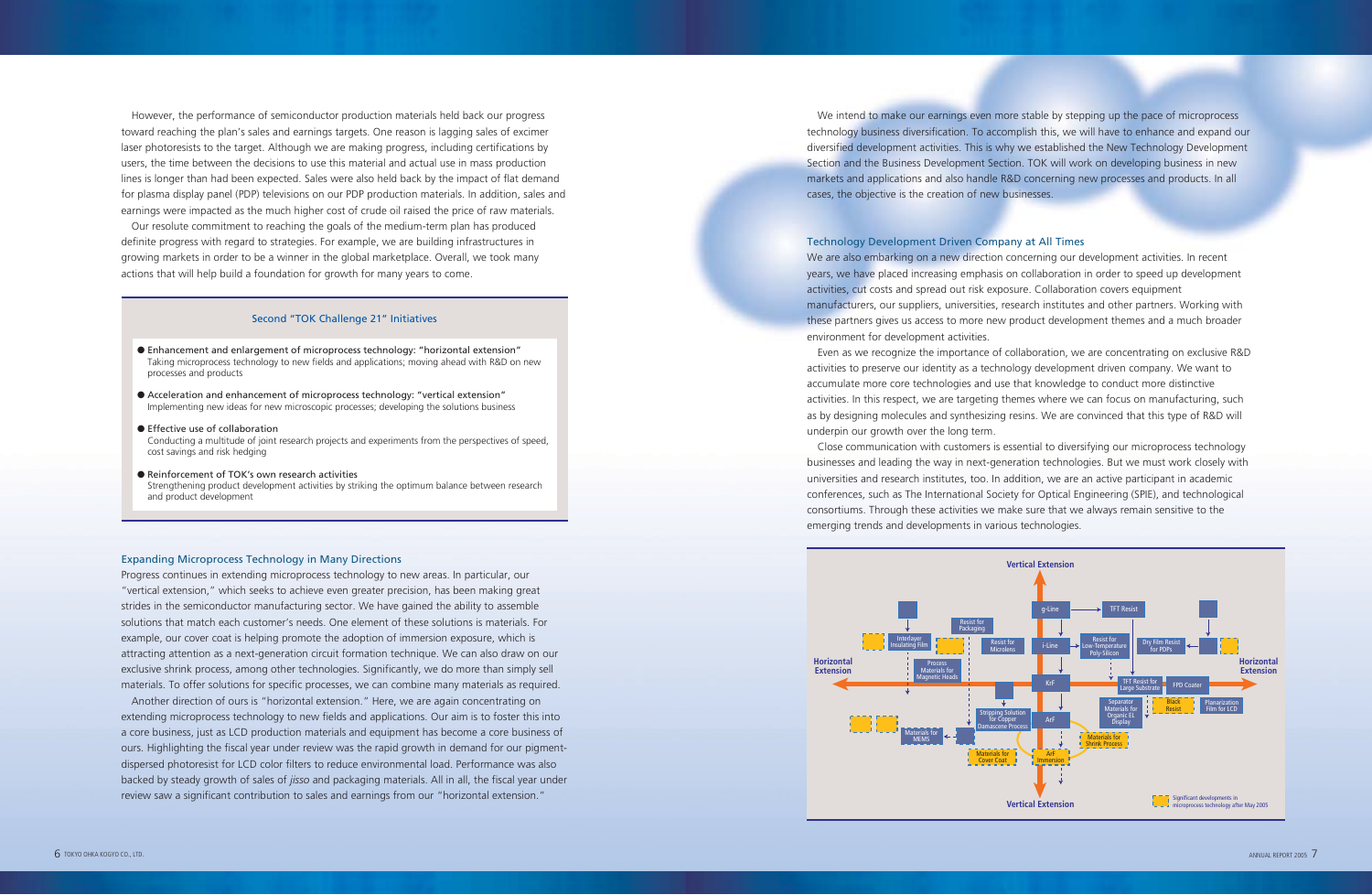

### Remaining at Forefront of Progress in Microprocess Technology

### More Powerful Brand—Most Trusted Partner of Our Customers

### Positioning Semiconductor Manufacturing Technology as Flagship of Microprocess **Technology**

Thus far, we have taken many actions to achieve the primary goal of the current medium-term plan: becoming a "global winner" in "leading-edge domains in various industries that require sophisticated microprocess technology." The fiscal year ending March 31, 2006 marks the last stage of this plan. As we look ahead to ways to sustain our growth and development following the plan's completion, our actions must include the establishment of a powerful brand. That means succeeding in fields where development activities are the most challenging. We must consistently enhance the collective strengths of TOK with regard to quality control, sales support activities, financial strength, corporate citizenship and other areas. Only then can we build a brand that will make TOK synonymous with microprocesses, consistently earning the support and trust of our customers. It is essential that the TOK Group work as one to build this type of brand. We want customers to turn to TOK first whenever they face a new challenge or a technological issue. Earning this type of trust will contribute directly to our ability to sustain our growth and development.

Microprocess technology that uses photolithography, a core TOK skill, is essential to the manufacture of many products. Among them are semiconductors and semiconductor packagings; LCDs, PDPs and other FPDs; ink-jet printer heads; and pressure, acceleration and other types of sensors. The semiconductor manufacturing sector requires nanotechnology skills of under 100nm. This market is thus the most challenging of all regarding the use of microprocess technology.

Succeeding in this exacting market category is a certain means of gaining a reputation as a company with a full line of capability and expertise involving technology, quality control and



other fields. This is why we are positioning the semiconductor manufacturing sector as the "microprocess technology flagship" with respect to increasing our brand value. We need to channel all necessary resources to this drive in order to develop sophisticated technologies and enhance quality control capabilities. This will include large investments in advanced machinery, such as an argon-fluoride (ArF) excimer laser scanner, which employs immersion exposure technology. All these actions are needed in order to create new forms of value. Microprocess technology is a field where market conditions

are certain to remain challenging due to progress in precision along with intensifying competition. TOK will keep focusing on the development of leading-edge domains for microprocess technology, accumulating a track record in the most challenging domains to stay at the forefront of progress. This is how we should solidify our position of leadership in the field of microprocess technology.

### More Emphasis on Business Risk and Other Management Issues

Business risks are growing as companies need to use increasingly sophisticated process technologies to form even tinier dimensions. For instance, R&D expenditures are rising rapidly and the pace of technological innovation is accelerating. Most notable is the rising need to shield TOK from risks associated with the huge R&D and capital expenditures required for vertical progress in the semiconductor manufacturing sector.

This is why we are upgrading our risk management capabilities based on our recognition of the risks involved with business activities in fields that require high-end technologies. There are three main components of this drive. First is horizontal technology expansion to spread out risk exposure. Primary examples are the use of know-how gained from industries using cutting-edge technologies to develop products and create new solutions in other fields. Second is the control and reduction of risk by optimizing our operating framework. Here, activities mainly involve the review of our R&D, marketing and manufacturing bases and organization. Third is the construction of the ideal framework, well balanced between independent and collaborative research and development, for conducting R&D and for the control and reduction of risks.

### Meeting the Challenges of Constantly Evolving Operating Environment

The central objective of any company is to raise earnings while sustaining consistent growth over the long term. However, we are well aware that only companies able to adapt to shifting social and market undercurrents can be successful in the future.

The role of companies will be fundamentally different as we advance to a new era. Crucial to success will be the ability to be a responsible corporate citizen concerning the environment and coexist with society. As we stand on the verge of this new era, we must respond swiftly to shifts in our operating environment. We must relentlessly work on becoming a company that can sustain growth while encouraging changes that originate from within our organization.

Through the initiatives that I have outlined in this letter, I am determined to continue to use TOK's resources with the aim of meeting the high expectations of our shareholders and all other stakeholders.

October 2005 President & Chief Executive Officer

Of. Nahamure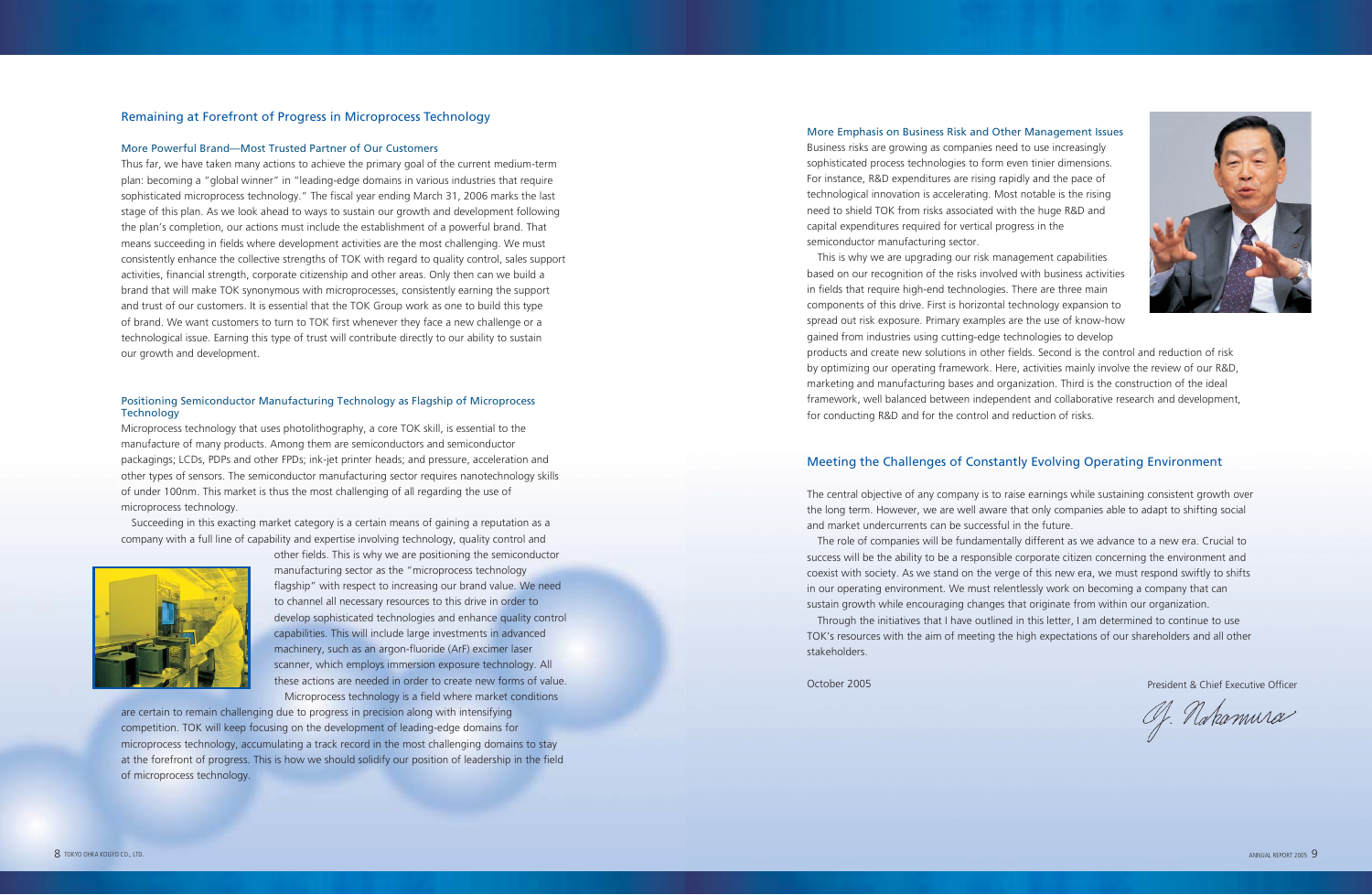### Committee of Officers and Officers

While taking steps to strengthen the Board of Directors' functions in management decision-making and supervision, TOK is also reinforcing business execution functions. For this purpose, a multi-level organization, including a president and chief executive officer, executive officers and officers, has been established. This provides a comprehensive framework for the areas of authority, capabilities and other aspects of the duties of each officer. Furthermore, TOK established the Committee of Officers, which is made up of all officers.

The Committee of Officers, made up of 15 officers, holds regular monthly meetings in order to issue instructions and orders regarding decisions made by the Board of Directors, to share information on the activities of each officer and to make decisions on important management issues that do not require referral to the Board of Directors.

### Board of Auditors and Auditors

The Board of Auditors is comprised of four auditors, three of them outside auditors. The Board of Auditors holds regular monthly meetings at which it receives reports from auditors and discusses and makes decisions on important audit issues.

### **Internal Auditing Division**

The Internal Auditing Division is a part of our internal organization for compliance. It has full-time staff and reports directly to the president. It conducts such periodic audits as deemed necessary, in cooperation with the auditors, in order to ensure full compliance with the law and company regulations, and also provides guidance and advice on the implementation of measures to improve compliance.

### Major Compliance Efforts

On October 6, 2004, we formulated the TOK Group Compliance Standards of Conduct as a tool for enhancing awareness of the importance of compliance, clearly defining our shared values and a code of conduct. The TOK Group Compliance Standards of Conduct became effective on April 1, 2005.

Moreover, the TOK Group has established an internal reporting system to ensure that the Company gathers information on and responds quickly and effectively to any possible violation of laws and regulations and the standards of conduct. In order to assure confidentiality, the Company has provided two options for reporting: an internal route of a Compliance Hot Line and an external route of reporting directly to the Company's legal counsel.

### Major Corporate Governance Initiatives

TOK positions enhancement of corporate governance as one of the most important management issues: the means to maintain a sound and transparent management and to enhance its operational efficiency by speeding up the decision-making process in order to meet the expectations of its stakeholders and fully live up to the trust they have placed in the TOK Group.

### Summary of Corporate Governance Units

As a company with corporate auditors, TOK uses the corporate auditor system. Actions will be taken to upgrade audits performed by corporate auditors by using the greater authority of these auditors provided for in amendments to the Japanese Commercial Code. In addition, TOK is enacting reforms to its Board of Directors, and the Company has adopted the scheme of officers and is working to use this scheme effectively. TOK believes that actions like these aimed at strengthening management systems are the best means of improving its corporate governance.

Furthermore, TOK has adopted the scheme of officers for the purpose of strengthening the functions in management decision-making, supervision and execution of business operations, as well as to clarify responsibility for these functions. In order to reap even greater benefits from these governance body reforms, centered on the scheme of officers, TOK has enacted reforms to the Board of Directors and the scheme of officers.

### Board of Directors and Directors

Following the 74th general shareholders' meeting held on June 29, 2004, TOK altered the composition and role of the Board of Directors. Only the Chairman of the Board and President, both of whom are representative directors, are allowed to concurrently have executive positions at the Company. This revision creates a board made up solely of Representative Directors and Directors, thus creating a structure ideally suited to performing the fundamental role of the Board of Directors: making decisions concerning management policies and supervising the management of business operations.

The eight-member Board of Directors holds regular monthly meetings. The Board decides on important matters relating to the execution of operations and supervises the functions of the representative directors and the individual directors.

All members of the chemical industry have the potential of having an enormous impact on the environment due to the nature of the chemicals that they produce and handle. Because of this, chemical companies undergo much closer scrutiny than do companies in other industries. At the same time, ours is a vital industry that greatly contributes to making our lives more comfortable and convenient.

actions across the entire product life cycle, from development through disposal.

- In the spirit of the Responsible Care program, we conduct our operations based on the following precept: doing our best for safety, health and the environment by assuming responsibility for our
- Furthermore, we are currently conducting environmental management for the goal of achieving zero emissions, with the view to creating a recycle-based society diametrical to the existing social
- TOK issued an Environmental and Social Report that provides more information about
- TOK always places priority on protecting the global environment while achieving sustainable
- corporate and social development. With this in mind, the Company plans to further upgrade its

structure that has been centered on mass production, consumption and disposal.

environmental and community activities during the fiscal year under review.

environmental management programs.



### Corporate Governance System

### Corporate Governance

### Environmental Conservation Activities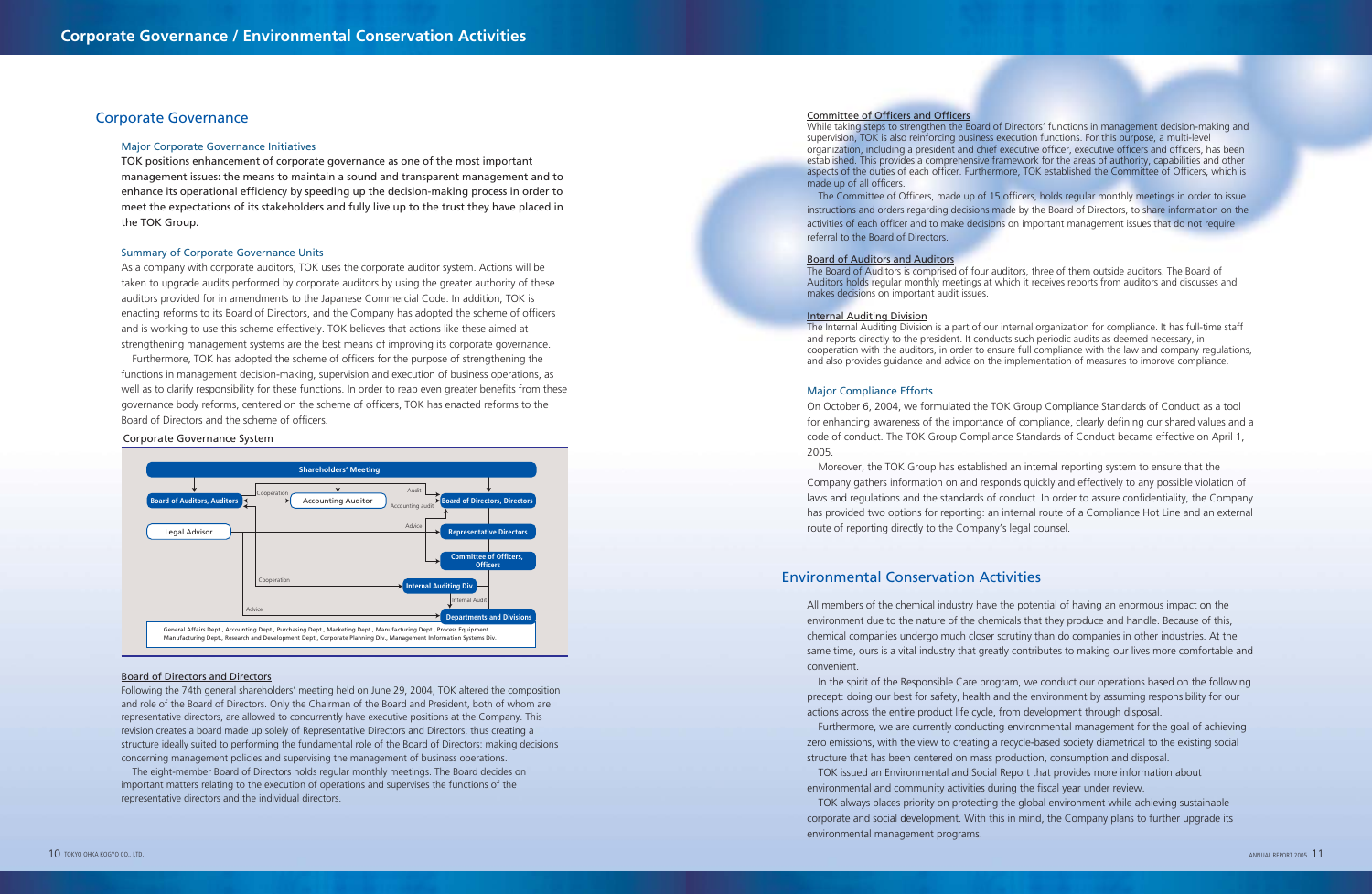|                                                                                                             |                              |                                 |                                 | Millions of Yen                 |                                 |                                 | Thousands of<br>U.S. Dollars |
|-------------------------------------------------------------------------------------------------------------|------------------------------|---------------------------------|---------------------------------|---------------------------------|---------------------------------|---------------------------------|------------------------------|
|                                                                                                             | 2000                         | 2001                            | 2002                            | 2003                            | 2004                            | 2005                            | 2005                         |
| <b>FOR THE YEAR:</b>                                                                                        |                              |                                 |                                 |                                 |                                 |                                 |                              |
|                                                                                                             | ¥ 73,108                     | ¥ 83,456                        | ¥ 73,297                        | ¥ 72,286                        | ¥ 83,121                        | ¥ 88,960                        | \$ 823,712                   |
| Material business                                                                                           | 65,253                       | 68,986                          | 54,903                          | 62,721                          | 66,927                          | 71,617                          | 663,121                      |
| Equipment business                                                                                          | 7,855                        | 14,700                          | 18,559                          | 9,644                           | 16,263                          | 17,461                          | 161,681                      |
|                                                                                                             | 7,115                        | 9,298                           | 2,618                           | 4,563                           | 5,703                           | 7,295                           | 67,550                       |
| Income before income taxes and<br>minority interests                                                        | 7,710                        | 5,497                           | 2,601                           | 3,885                           | 8,372                           | 8,070                           | 74,729                       |
|                                                                                                             | 4,483                        | 3,250                           | 1,314                           | 1,924                           | 4,751                           | 5,088                           | 47,115                       |
| Investment in plants and equipment                                                                          | 2,754                        | 3,522                           | 7,670                           | 8,019                           | 4,131                           | 3,631                           | 33,628                       |
| Depreciation and amortization                                                                               | 5,326                        | 4,808                           | 5,031                           | 5,232                           | 5,810                           | 5,595                           | 51,810                       |
| R&D expenditures                                                                                            | 5,752                        | 6,160                           | 5,803                           | 6,028                           | 6,744                           | 5,800                           | 53,707                       |
| PER SHARE DATA (Yen / U.S. Dollars):<br>Cash dividends applicable to the year<br>Total shareholders' equity | ¥ 88.60<br>23.00<br>2,188.97 | 64.24<br>¥<br>20.00<br>2,242.68 | 26.28<br>¥<br>20.00<br>2,271.09 | 39.12<br>¥<br>20.00<br>2,290.90 | 98.69<br>¥<br>22.00<br>2,401.31 | ¥ $109.16$<br>27.00<br>2,492.60 | 1.01<br>S.<br>0.25<br>23.08  |
| AT THE YEAR-END:                                                                                            |                              |                                 |                                 |                                 |                                 |                                 |                              |
|                                                                                                             | ¥130,390                     | ¥146,735                        | ¥135,582                        | ¥141,402                        | ¥146,376                        | ¥154,309                        | \$1,428,794                  |
| Total long-term liabilities                                                                                 | 1,379                        | 6,767                           | 7,416                           | 7,954                           | 6,564                           | 7,086                           | 65,613                       |
|                                                                                                             | 110,762                      | 113,479                         | 113,126                         | 111,241                         | 111,301                         | 115,564                         | 1,070,046                    |
| <b>RATIOS:</b>                                                                                              |                              |                                 |                                 |                                 |                                 |                                 |                              |
| Ratio of R&D expenditures to                                                                                | 7.9                          | 7.4                             | 7.9                             | 8.3                             | 8.1                             | 6.5                             |                              |
| Ratio of operating income to                                                                                | 9.7                          | 11.1                            | 3.6                             | 6.3                             | 6.9                             | 8.2                             |                              |
|                                                                                                             | 4.1                          | 2.9                             | 1.2                             | 1.7                             | 4.3                             | 4.5                             |                              |
|                                                                                                             | 84.9                         | 77.3                            | 83.4                            | 78.7                            | 76.0                            | 74.9                            |                              |

### TOKYO OHKA KOGYO CO., LTD. and Consolidated Subsidiaries TOKYO OHKA KOGYO CO., LTD. and Consolidated Subsidiaries (Subsidiaries and 2005 Results of Operations Results of Operations

Notes: 1. U.S. dollar amounts have been translated from yen, for convenience only, at the rate of ¥108 to US\$1, the approximate Tokyo foreign exchange market rate as of March 31, 2005.

2. Net sales by business segment includes intersegment sales.

### Net Sales

In the year ended March 31, 2005, the Tokyo Ohka Kogyo (TOK) Group recorded consolidated net sales of ¥88,960 million, an increase of ¥5,839 million, or 7.0%, from the previous fiscal year. In the first half of the fiscal year, net sales posted year-on-year growth of ¥9,755 million, or 27.0%, to ¥45,834 million, but net sales were down ¥3,915 million, or 8.3%, to ¥43,126 million in the second half. One reason was the tendency in prior years for the majority of sales in the equipment business to be recorded in the second half of each fiscal year. In the fiscal year under review, firsthalf sales were strong due to global growth in demand for digital home electronics and IT products. In the second half, there was a clear downturn in demand due to excessive inventories of digital home electronics. There were also signs of stagnation in the semiconductor and flat panel display (FPD) markets. The result was an end to the growth in sales that occurred as the fiscal year began. Despite this weakness, there was steady growth in sales of liquid-crystal display (LCD) manufacturing materials, chiefly pigment-dispersed black photoresist used to make LCD color filters. Sales of FPD production equipment were also strong. In addition, sales of state-of-the-art excimer laser photoresists used in semiconductor production were higher. Due to these factors, the TOK Group posted higher sales and earnings for the fiscal year while improving profit margins.

### Segment Analysis Results by Business Segment

Sales in the material business increased ¥4,690 million, or 7.0%, to ¥71,617 million despite difficult market conditions in the fiscal year's fourth quarter that resulted in a year-on-year quarterly sales decline. In the equipment business, sales remained strong, posting an increase of ¥1,198 million, or 7.4%, to ¥17,461 million.

### Material Business

### *Photoresists Division*

Sales in the photoresists division increased ¥2,893 million, or 9.0%, to ¥35,005 million. Growth was driven mainly by photoresists used in the manufacture of FPDs and by an increase in sales of semiconductor photoresists. FPD photoresists increased from about 25% of division sales in the previous fiscal year to about 30% in the fiscal year under review. However, sales of photoresists for printed circuit boards declined because of fierce price-based competition for general-purpose products.

### • Semiconductor Photoresists

Sales continued to climb during the fiscal year's first half along with rising demand for digital home electronics. However, demand weakened in the second half as manufacturers cut inventories of digital home electronics. This weakness was offset by growth in sales of state-of-the-art photoresists for excimer laser that are required to form finer dimensions in semiconductors. As a result, total semiconductor photoresist sales were higher than in the previous fiscal year. One highlight was the continuation of very strong growth in sales of highly sophisticated photoresists for argon-fluoride (ArF) excimer lasers. In the fiscal year under review, this type of photoresist accounted for about 5% of total division sales.

### • FPD Photoresists

Sales of photoresists for FPDs continued to climb along with demand for thin-panel televisions, contributing to sales growth in the entire division. LCD photoresist sales benefited from growth in demand for these displays, and particularly the popularity of LCD televisions. One result was solid growth in sales of TFT array etching photoresists. In addition, there was a large increase in sales of pigment-dispersed black photoresist used to make LCD color filters, the result of the TOK Group's ability to target demand associated with environmental issues and the growing size of LCD glass substrates. The TOK Group succeeded in developing demand for both of these photoresist products during





### Order Backlog of Equipment Business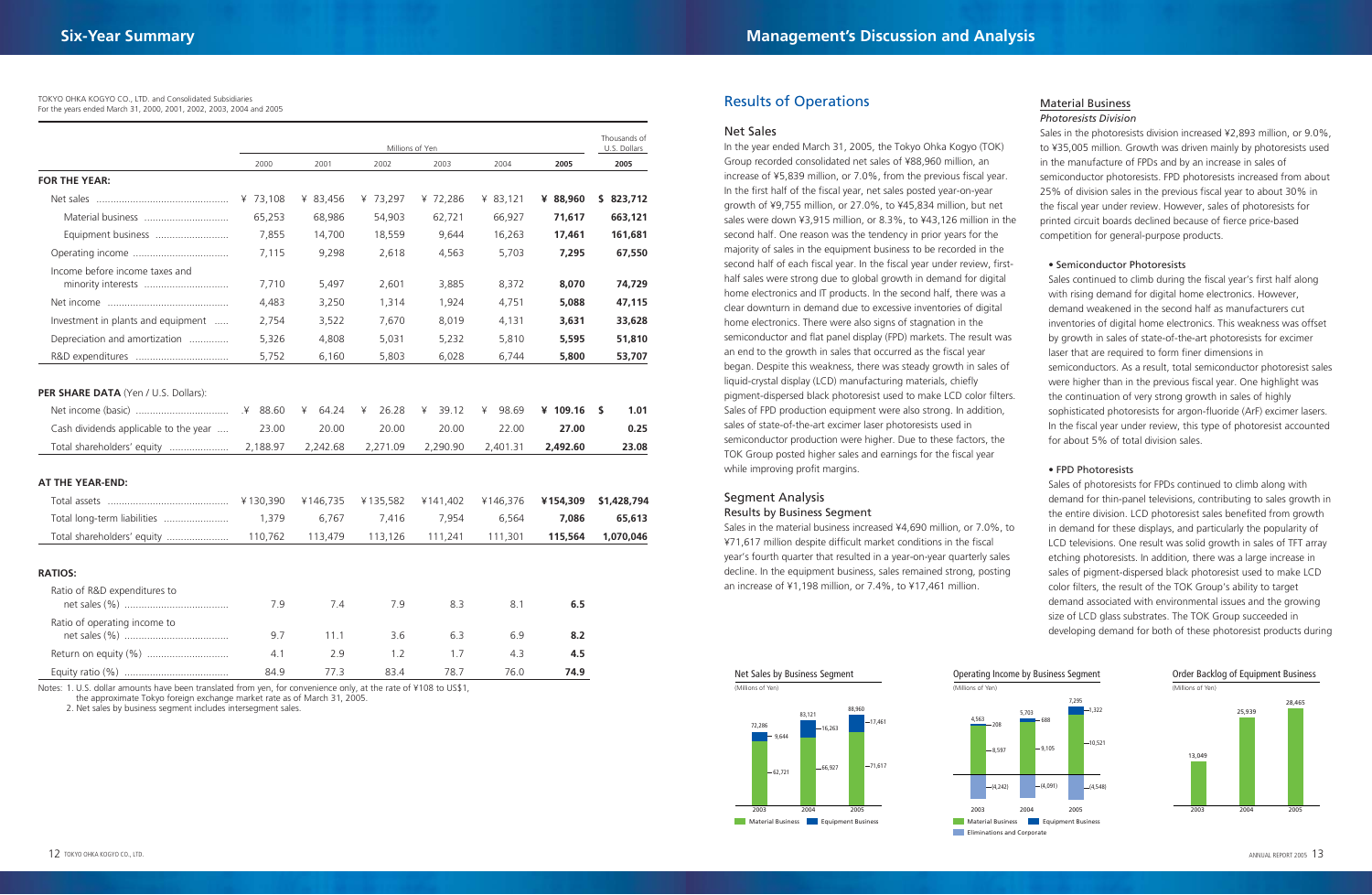the fiscal year, mainly in Asia. Photoresist sales in this category also benefited from rising orders for plasma display photoresists as sales of plasma display panel (PDP) televisions increased.

### *Printing Materials Division*

Sales of printing materials increased ¥243 million, or 3.7%, to ¥6,820 million. Photopolymer plates posted higher sales due in part to steady sales of materials in Europe for general-purpose printing. Sales were also higher in flexographic printing, where demand was strong in Europe. Offset printing materials sales declined because of intense sales competition.

### *Chemicals Division*

Sales in the chemicals division increased ¥1,915 million, or 8.3%, to ¥25,013 million. Sales of inorganic and organic chemicals were somewhat lower because of intense price-based competition among the users of these products. Sales of high-purity chemical agents were also impacted by intense competitive pressure on prices. These chemicals, such as photoresist developing solution and stripping solution, are mainly used in photolithography processes for the manufacture of semiconductors and LCDs. Despite this difficult environment, sales of these chemicals increased because of higher demand in eastern Asia.

### *Specialty Chemicals Division*

Sales in this division decreased ¥180 million, or 3.8%, to ¥4,572 million. Coating source used in the formation of interlayer insulation films and planarizing insulation films for semiconductors posted somewhat lower sales as demand softened, primarily in Japan.

### Equipment Business

### *Process Equipment*

Orders of LCD panel manufacturing equipment declined ¥9,214 million, or 31.7%. This was attributable to an increasingly cautious stance concerning capital expenditures in certain sectors of the LCD panel market in the fiscal year's second half. However, new orders totaled ¥19,869 million, exceeding fiscal year sales in this segment,

as the TOK Group concentrated on capturing orders for its coating equipment "Spinless," which uses a non-spin process.

Segment sales increased ¥1,198 million, or 7.4%, to ¥17,461 million. One factor was efforts to earn certification for LCD panel manufacturing equipment that has been shipped. In addition, sales of semiconductor manufacturing equipment increased.

The order backlog of the equipment business remained high, totaling ¥28,465 million at the end of March 2005, an increase of ¥2,526 million, or 9.7%, compared with the previous fiscal year.

### Results by Geographical Segment

Overseas sales increased ¥6,800 million, or 15.5%, to ¥50,582 million. In North America, sales were down ¥537 million, or 6.9%, to ¥7,266 million because of the appreciation of the yen. Sales in Europe increased ¥960 million, or 18.6%, to ¥6,141 million and sales in Asia were up ¥6,254 million, or 20.3%, to ¥37,017 million. The continuation of strong sales growth in Asia was backed by growth in sales of various types of photoresists, higher sales of chemicals, including high-purity chemical agents used to make semiconductors and LCDs, and steady growth in sales of LCD panel manufacturing equipment. This growth is the result of the TOK Group's efforts to expand its manufacturing and sales network in Asia and upgrade marketing activities. Due to these factors, overseas sales increased by 4.2 percentage points to account for 56.9% of consolidated net sales.

### Cost of Sales, SG&A Expenses and Operating Income

The cost of sales increased ¥4,180 million, or 7.4%, to ¥60,330 million, resulting in a 0.2 percentage point rise in the cost of sales ratio to 67.8%. Even though the material business accounted for about 80%, or increased ¥4,689 million from the previous fiscal year, of the total increase in net sales, the cost of sales ratio remained basically unchanged because of the impact of the higher cost of raw materials as the price of crude oil rose. Selling, general and administrative (SG&A) expenses increased ¥66 million, or 0.3%, to ¥21,335 million, largely unchanged from the previous fiscal year.

Several components of these expenses increased, including maintenance expenses for fixed assets and business taxes following adoption of a pro forma standard taxation in Japan. Offsetting this growth were streamlining initiatives that lowered administrative and transportation expenses and a decline in depreciation expenses. Due to these factors, operating income increased ¥1,592 million, or 27.9%, to ¥7,295 million. The ratio of operating income to net sales increased by 1.3 percentage points to 8.2%.

### Income before Income Taxes and Minority Interests and Net Income

Income before income taxes and minority interests decreased ¥301 million, or 3.6%, to ¥8,070 million. Although operating income increased, the TOK Group earnings in the previous fiscal year included substantial extraordinary gains, mainly due to an exemption from the future pension obligations by the Ministry of Health, Labour and Welfare. Due to a decline in income taxes, net income increased ¥337 million, or 7.1%, to ¥5,088 million.

### Financial Review

### Financial Position

Total assets amounted to ¥154,309 million as of March 31, 2005, ¥7,933 million more than the previous fiscal year-end.

Current assets increased ¥8,585 million to ¥103,502 million. Although trade notes and accounts receivables declined ¥2,413 million as receivables were collected, there were increases of ¥6,477 million in cash and cash equivalents and time deposits due to net income and the collection of receivables and ¥4,325 million in inventories due to growth in inventories of process equipment.

Net property, plant and equipment decreased ¥1,378 million to ¥40,185 million because depreciation and amortization exceeded capital expenditures. The TOK Group is currently constructing a building to perform R&D involving leading-edge semiconductor production materials. This project, which will require an investment of about ¥6,500 million, is scheduled for completion in December 2005. Installation of the sophisticated equipment required by the facility is to be completed by the end of March 2006. Intangible fixed assets increased ¥886 million to ¥2,060 million. This was mainly due to the acquisition of enterprise resource planning (ERP) software. The result was a decrease of ¥651 million in non-current assets to ¥50,807 million.

Liabilities increased ¥3,156 million to ¥37,422 million. This was mainly the result of a ¥1,886 million increase to ¥11,848 million in advances from customers in the equipment business because of growth in shipments of process equipment.

Minority interests increased ¥514 million because of growth in retained earnings at a jointly owned company in Taiwan and other items.

Total shareholders' equity increased ¥4,263 million to ¥115,564 million, the result of increases of ¥3,934 million in retained earnings and ¥269 million in unrealized gain on available-for-sale securities. The equity ratio declined 1.1 percentage points to 74.9% and total shareholders' equity per share increased ¥91.29 to ¥2,492.60.

### Cash Flows

Net cash provided by operating activities increased ¥7,050 million to ¥11,805 million. Cash was used for a ¥4,297 million increase in inventories, but operating cash flows were much higher than the previous fiscal year because of cash provided by income before income taxes and minority interests, depreciation and amortization, a decrease in trade notes and accounts receivables due to progress in collection, and other items.

Net cash used in investing activities decreased ¥976 million to ¥5,200 million, mainly the result of a decline in purchases of property, plant and equipment.

Net cash used in financing activities decreased ¥4,385 million to ¥929 million. This mainly represented dividends paid because of the large decline in own shares repurchased.

Due to these items, cash and cash equivalents, end of year increased ¥5,775 million to ¥46,752 million as of March 31, 2005.

### Outlook for Fiscal Year Ending March 31, 2006

The outlook for the fiscal year ending March 31, 2006 is uncertain due primarily to concerns about slower global economic growth because of the much higher cost of crude oil and other basic materials.

The TOK Group will concentrate on excimer laser photoresists and FPD photoresists, both market sectors where demand is expected to continue to grow. The Group will also focus on increasing sales of LCD panel manufacturing equipment in order to raise sales and earnings. To fortify the groundwork for future growth, R&D activities will target next-generation technologies, such as ArF excimer laser photoresists and immersion technology, as well as even more advanced exposure technologies. The TOK Group will also continue to conduct extensive marketing activities. Other priorities are increasing productivity, streamlining operations and building a more powerful base of operations. By taking these actions, the TOK Group intends to achieve continued growth in sales and earnings. During the fiscal year ending in March 2006, the TOK Group plans to make investment in plant and equipment totaling ¥10,500 million. This includes the construction of a research laboratory, and the purchase of the required equipment, for work involving semiconductor manufacturing materials required by more advanced microprocess technology.





2004

146,376

2003

141,402

Total Assets (Millions of Yen)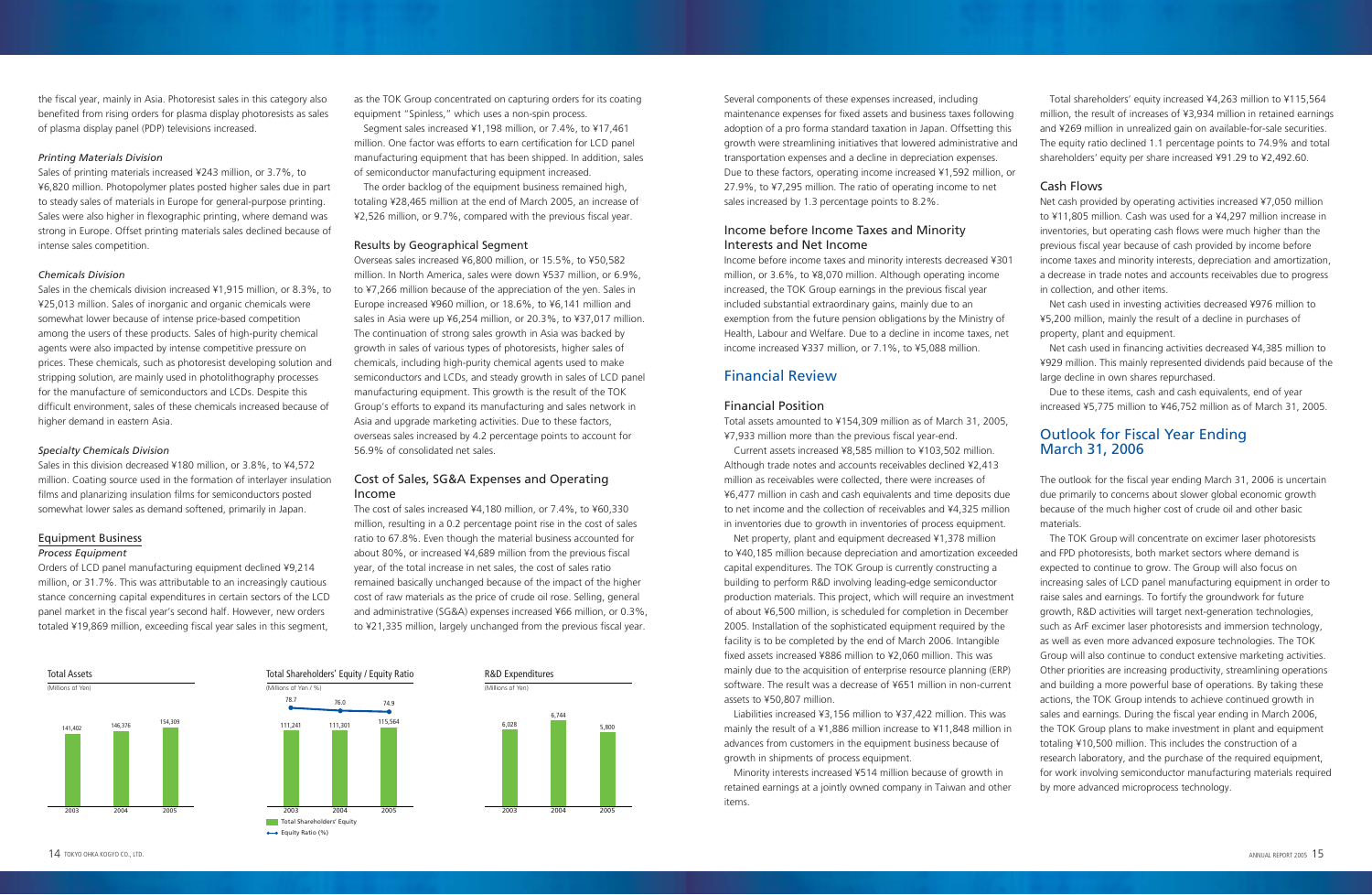| <b>LIABILITIES AND SHAREHOLDERS' EQUITY</b> |
|---------------------------------------------|
| <b>CURRENT LIABILITIES:</b>                 |
| Payables:                                   |
|                                             |
|                                             |
|                                             |
|                                             |
|                                             |
|                                             |
|                                             |
|                                             |
| Total current liabilities                   |
|                                             |

|                                                                                               |                    | Millions of Yen    | Thousands of<br>U.S. Dollars<br>(Note 1) |
|-----------------------------------------------------------------------------------------------|--------------------|--------------------|------------------------------------------|
| LIABILITIES AND SHAREHOLDERS' EQUITY                                                          | 2005               | 2004               | 2005                                     |
| <b>CURRENT LIABILITIES:</b>                                                                   |                    |                    |                                          |
| Payables:                                                                                     |                    |                    |                                          |
|                                                                                               | 136                | ¥ 1,959            | \$<br>1,266                              |
|                                                                                               | 9,511              | 7,778              | 88,066                                   |
|                                                                                               | 3,657              | 2,871              | 33,862                                   |
|                                                                                               | 1,405              | 1,295              | 13,014                                   |
|                                                                                               | 3,377              | 3,456              | 31,269                                   |
|                                                                                               | 11,848             | 9,961              | 109,707                                  |
|                                                                                               | 28                 | 24                 | 268                                      |
|                                                                                               | 370                | 353                | 3,433                                    |
| Total current liabilities                                                                     | 30,336             | 27,702             | 280,889                                  |
| Total long-term liabilities                                                                   | 458<br>28<br>7,086 | 297<br>27<br>6,564 | 4,248<br>262<br>65,613                   |
| <b>MINORITY INTERESTS</b>                                                                     | 1,322              | 808                | 12,245                                   |
| <b>SHAREHOLDERS' EQUITY</b> (Notes 7 and 13):<br>Common stock-authorized, 200,000,000 shares; |                    |                    |                                          |
|                                                                                               | 14,640             | 14,640             | 135,559                                  |
|                                                                                               | 15,209             | 15,208             | 140,826                                  |
|                                                                                               | 91,802             | 87,867             | 850,019                                  |
|                                                                                               | 2,156              | 1,887              | 19,966                                   |
|                                                                                               | (442)              | (468)              | (4,096)                                  |
| Total                                                                                         | 123,365            | 119,135            | 1,142,276                                |
|                                                                                               |                    |                    |                                          |
| Treasury stock-at cost, 4,248,992 shares in 2005 and 4,267,184 shares in 2004                 | (7,800)<br>.       | (7, 833)           |                                          |
| Total shareholders' equity                                                                    | 115,564            | 111,301            | (72, 229)<br>1,070,046                   |

| IABILITIES AND SHAREHOLDERS' EQUITY                                                | 2005     | Millions of Yen |                  |
|------------------------------------------------------------------------------------|----------|-----------------|------------------|
|                                                                                    |          | 2004            | (Note 1)<br>2005 |
| <b>CURRENT LIABILITIES:</b>                                                        |          |                 |                  |
| Payables:                                                                          |          |                 |                  |
|                                                                                    | 136      | ¥ 1,959         | \$<br>1,266      |
|                                                                                    | 9,511    | 7,778           | 88,066           |
|                                                                                    | 3,657    | 2,871           | 33,862           |
|                                                                                    | 1,405    | 1,295           | 13,014           |
|                                                                                    | 3,377    | 3,456           | 31,269           |
|                                                                                    | 11,848   | 9,961           | 109,707          |
|                                                                                    | 28       | 24              | 268              |
|                                                                                    | 370      | 353             | 3,433            |
| Total current liabilities                                                          | 30,336   | 27,702          | 280,889          |
|                                                                                    |          |                 |                  |
| <b>ONG-TERM LIABILITIES:</b>                                                       |          |                 |                  |
|                                                                                    | 8        | 9               | 76               |
|                                                                                    | 6,590    | 6,229           | 61,026           |
|                                                                                    | 458      | 297             | 4,248            |
|                                                                                    | 28       | 27              | 262              |
| Total long-term liabilities                                                        | 7,086    | 6,564           | 65,613           |
| <b>MINORITY INTERESTS</b>                                                          | 1,322    | 808             | 12,245           |
| <b>SHAREHOLDERS' EQUITY</b> (Notes 7 and 13):                                      |          |                 |                  |
| Common stock-authorized, 200,000,000 shares;                                       |          |                 |                  |
|                                                                                    | 14,640   | 14,640          | 135,559          |
|                                                                                    | 15,209   | 15,208          | 140,826          |
|                                                                                    | 91,802   | 87,867          | 850,019          |
|                                                                                    | 2,156    | 1,887           | 19,966           |
|                                                                                    | (442)    | (468)           | (4,096)          |
| Total                                                                              | 123,365  | 119,135         | 1,142,276        |
| Treasury stock-at cost, 4,248,992 shares in 2005 and 4,267,184 shares in 2004<br>. | (7,800)  | (7, 833)        | (72, 229)        |
| Total shareholders' equity                                                         | 115,564  | 111,301         | 1,070,046        |
| <b>TOTAL</b>                                                                       | ¥154,309 | ¥146,376        | \$1,428,794      |

|                                                                                                                                                                                                                                |         | Millions of Yen |               |  |
|--------------------------------------------------------------------------------------------------------------------------------------------------------------------------------------------------------------------------------|---------|-----------------|---------------|--|
| <b>ASSETS</b>                                                                                                                                                                                                                  | 2005    | 2004            | 2005          |  |
| <b>CURRENT ASSETS:</b>                                                                                                                                                                                                         |         |                 |               |  |
|                                                                                                                                                                                                                                |         | ¥ 40.977        | 432,891<br>S. |  |
|                                                                                                                                                                                                                                | 770     | 68              | 7.131         |  |
| Receivables:                                                                                                                                                                                                                   |         |                 |               |  |
| Trade notes                                                                                                                                                                                                                    | 4,309   | 4.974           | 39,903        |  |
|                                                                                                                                                                                                                                | 21,741  | 23,490          | 201,314       |  |
|                                                                                                                                                                                                                                | 313     | 372             | 2,899         |  |
|                                                                                                                                                                                                                                | (100)   | (119)           | (935)         |  |
|                                                                                                                                                                                                                                | 27,166  | 22.841          | 251,545       |  |
| Deferred tax assets (Note 8) manufactured contains and the contract of the contract of the contract of the contract of the contract of the contract of the contract of the contract of the contract of the contract of the con | 1,405   | 1.208           | 13,013        |  |
|                                                                                                                                                                                                                                | 1,143   | 1.103           | 10,591        |  |
| Total current assets                                                                                                                                                                                                           | 103,502 | 94.917          | 958,355       |  |

### **PROPERTY, PLANT AND EQUIPMENT:**

| l and l                           | 9,336    | 9.311    | 86,449    |
|-----------------------------------|----------|----------|-----------|
|                                   | 51,685   | 51.849   | 478,571   |
|                                   | 38,540   | 38.447   | 356,855   |
|                                   | 13,584   | 12.446   | 125,786   |
|                                   | 1,004    | 546      | 9,305     |
| Total                             | 114.152  | 112.602  | 1.056.969 |
|                                   | (73.967) | (71.038) | (684,884) |
| Net property, plant and equipment | 40,185   | 41.563   | 372,084   |

### **INVESTMENTS AND OTHER ASSETS:**

|                                             | 5,649    | 5.134    | 52,311      |
|---------------------------------------------|----------|----------|-------------|
| Investments in an unconsolidated subsidiary |          |          |             |
|                                             |          |          | 69          |
|                                             | 1,631    | 1.790    | 15,109      |
|                                             | 3,333    | 2.962    | 30,864      |
| Total investments and other assets          | 10.622   | 9.895    | 98,355      |
| ΤΟΤΑL                                       | ¥154,309 | ¥146.376 | \$1,428,794 |
|                                             |          |          |             |

See notes to consolidated financial statements.

## Consolidated Balance Sheets

March 31, 2005 and 2004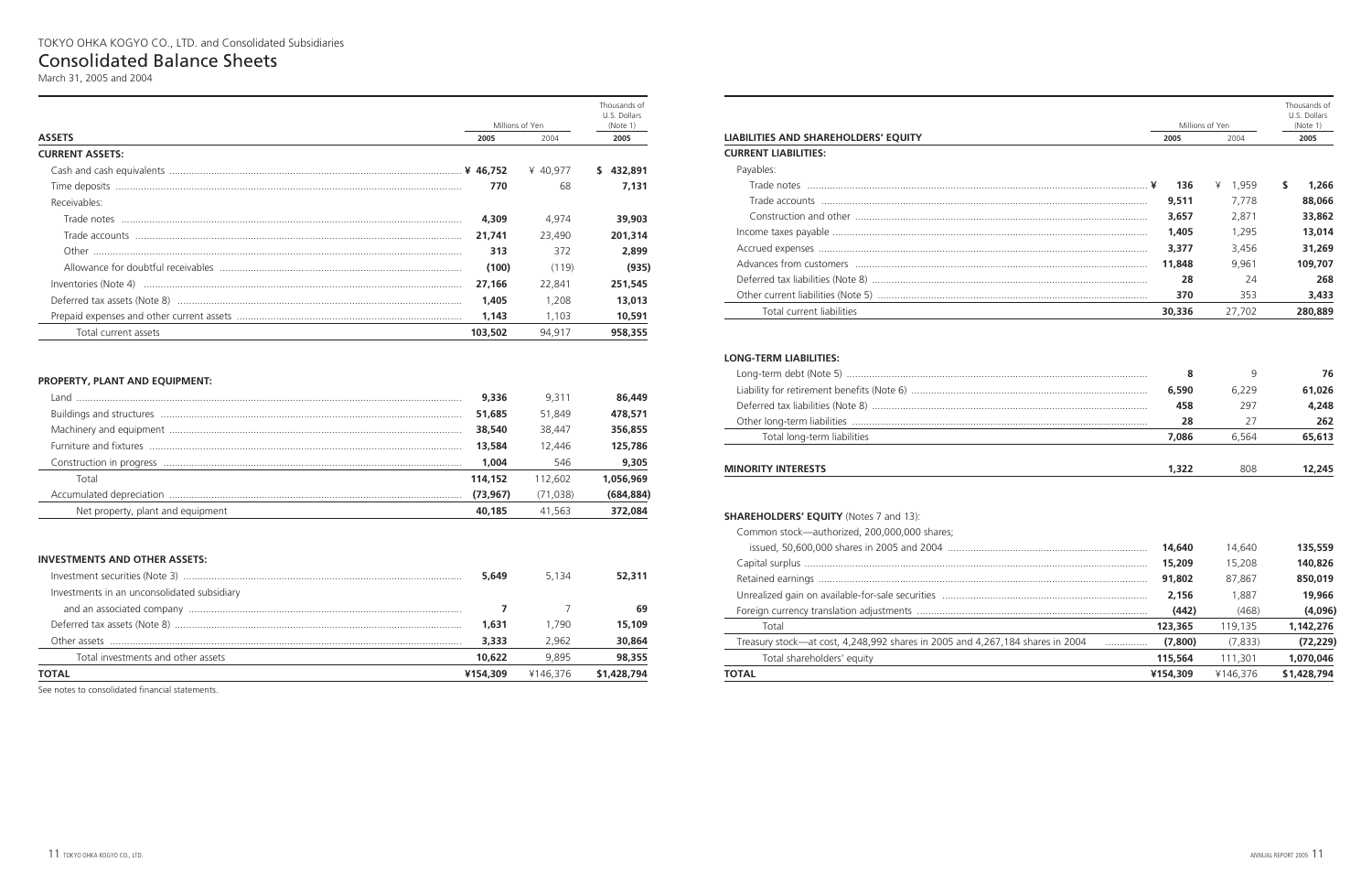|                                                                     | Thousands                                             |                 |                    |                      | Millions of Yen                                           |                                                   |                   |
|---------------------------------------------------------------------|-------------------------------------------------------|-----------------|--------------------|----------------------|-----------------------------------------------------------|---------------------------------------------------|-------------------|
|                                                                     | Outstanding<br>Number of<br>Shares of<br>Common Stock | Common<br>Stock | Capital<br>Surplus | Retained<br>Earnings | Unrealized<br>Gain on<br>Available-for-sale<br>Securities | Foreign<br>Currency<br>Translation<br>Adjustments | Treasury<br>Stock |
| <b>BALANCE, APRIL 1, 2003 </b>                                      | 48,558                                                | ¥14,640         | ¥15,207            | ¥84,074              | ¥ 790                                                     | ¥ $(10)$                                          | ¥ (3,460)         |
|                                                                     |                                                       |                 |                    | 4,751                |                                                           |                                                   |                   |
| Cash dividends paid:                                                |                                                       |                 |                    |                      |                                                           |                                                   |                   |
| Final for prior year, ¥10.0 per share                               |                                                       |                 |                    | (485)                |                                                           |                                                   |                   |
| Interim for current year, ¥10.0 per share                           |                                                       |                 |                    | (472)                |                                                           |                                                   |                   |
| Repurchase of treasury stock                                        | (2.233)                                               |                 |                    |                      |                                                           |                                                   | (4,387)           |
| Disposal of treasury stock                                          | 7                                                     |                 |                    |                      |                                                           |                                                   | 13                |
| Net increase in unrealized gain on<br>available-for-sale securities |                                                       |                 |                    |                      | 1,096                                                     |                                                   |                   |
| Net decrease in foreign currency<br>translation adjustments         |                                                       |                 |                    |                      |                                                           | (457)                                             |                   |
| BALANCE, MARCH 31, 2004                                             | 46,332                                                | 14,640          | 15,208             | 87,867               | 1,887                                                     | (468)                                             | (7, 833)          |
|                                                                     |                                                       |                 |                    | 5,088                |                                                           |                                                   |                   |
| Cash dividends paid:                                                |                                                       |                 |                    |                      |                                                           |                                                   |                   |
| Final for prior year, ¥12.0 per share                               |                                                       |                 |                    | (555)                |                                                           |                                                   |                   |
| Interim for current year, ¥12.0 per share                           |                                                       |                 |                    | (556)                |                                                           |                                                   |                   |
| Bonuses to directors and                                            |                                                       |                 |                    | (42)                 |                                                           |                                                   |                   |
| Repurchase of treasury stock                                        | (1)                                                   |                 |                    |                      |                                                           |                                                   | (3)               |
| Disposal of treasury stock                                          | 20                                                    |                 |                    |                      |                                                           |                                                   | 36                |
| Net increase in unrealized gain on<br>available-for-sale securities |                                                       |                 |                    |                      | 269                                                       |                                                   |                   |
| Net increase in foreign currency<br>translation adjustments         |                                                       |                 |                    |                      |                                                           | 26                                                |                   |
| <b>BALANCE, MARCH 31, 2005</b>                                      | 46,351                                                | ¥14,640         | ¥15,209            | ¥91,802              | ¥2,156                                                    | $*(442)$                                          | $*(7,800)$        |
|                                                                     |                                                       |                 |                    |                      | Thousands of U.S. Dollars (Note 1)                        |                                                   |                   |
|                                                                     |                                                       | Common<br>Stock | Capital<br>Surplus | Retained<br>Earnings | Unrealized<br>Gain on<br>Available-for-sale<br>Securities | Foreign<br>Currency<br>Translation<br>Adjustments | Treasury<br>Stock |
|                                                                     |                                                       |                 | \$140,820          | \$813,589            | \$17,475                                                  | \$(4,338)                                         | \$(72,535)        |
|                                                                     |                                                       |                 |                    | 47,115               |                                                           |                                                   |                   |
| Cash dividends paid:                                                |                                                       |                 |                    |                      |                                                           |                                                   |                   |
|                                                                     |                                                       |                 |                    | (5, 148)             |                                                           |                                                   |                   |
|                                                                     |                                                       |                 |                    | (5, 148)             |                                                           |                                                   |                   |
|                                                                     |                                                       |                 |                    | (388)                |                                                           |                                                   |                   |
|                                                                     |                                                       |                 |                    |                      |                                                           |                                                   | (35)              |
|                                                                     |                                                       |                 | 6                  |                      |                                                           |                                                   | 341               |
| Net increase in unrealized gain on                                  |                                                       |                 |                    |                      | 2,490                                                     |                                                   |                   |
| Net increase in foreign currency translation adjustments            |                                                       |                 |                    |                      |                                                           | 242                                               |                   |
| BALANCE, MARCH 31, 2005                                             |                                                       | \$135,559       | \$140,826          | \$850,019            | \$19,966                                                  | \$(4,096)                                         | \$(72, 229)       |

See notes to consolidated financial statements.

## TOKYO OHKA KOGYO CO., LTD. and Consolidated Subsidiaries Consolidated Statements of Shareholders' Equity

Years Ended March 31, 2005 and 2004

|                                                                                  |         |                 | Thousands of<br>U.S. Dollars |
|----------------------------------------------------------------------------------|---------|-----------------|------------------------------|
|                                                                                  |         | Millions of Yen | (Note 1)                     |
|                                                                                  | 2005    | 2004            | 2005                         |
|                                                                                  |         | ¥83,121         | \$823,712                    |
|                                                                                  |         | 56,149          | 558,611                      |
| Gross profit                                                                     | 28,630  | 26,971          | 265,100                      |
|                                                                                  |         | 21,268          | 197,549                      |
| Operating income                                                                 | 7,295   | 5,703           | 67,550                       |
| <b>OTHER INCOME (EXPENSES):</b>                                                  |         |                 |                              |
|                                                                                  | 84      | 79              | 781                          |
|                                                                                  | (11)    | (18)            | (108)                        |
|                                                                                  | 102     | (116)           | 952                          |
|                                                                                  | 324     | 240             | 3,000                        |
|                                                                                  | 241     | 121             | 2,232                        |
|                                                                                  | (247)   | (297)           | (2, 288)                     |
|                                                                                  | (71)    | (47)            | (662)                        |
| Gain on exemption from the future pension obligation of the governmental program |         | 2,326           |                              |
|                                                                                  | 353     | 381             | 3,271                        |
| Other income-net                                                                 | 775     | 2,669           | 7,179                        |
| <b>INCOME BEFORE INCOME TAXES AND MINORITY INTERESTS</b>                         | 8,070   | 8,372           | 74,729                       |
| <b>INCOME TAXES</b> (Note 8):                                                    |         |                 |                              |
|                                                                                  | 2,759   | 2,581           | 25,547                       |
|                                                                                  | (115)   | 822             | (1,073)                      |
| Total income taxes                                                               | 2,643   | 3,404           | 24,474                       |
| MINORITY INTERESTS IN NET INCOME                                                 | (339)   | (217)           | (3, 139)                     |
| <b>NET INCOME</b>                                                                | ¥ 5,088 | ¥ 4,751         | \$47,115                     |
|                                                                                  |         |                 |                              |
|                                                                                  | 2005    | Yen<br>2004     | U.S. Dollars<br>2005         |
| PER SHARE OF COMMON STOCK (Notes 2.0 and 12):                                    |         |                 |                              |
|                                                                                  |         | ¥ 98.69         | S<br>1.01                    |
|                                                                                  |         | 98.67           | 1.00                         |
|                                                                                  | 27.00   | 22.00           | 0.25                         |

See notes to consolidated financial statements.

## Consolidated Statements of Income

Years Ended March 31, 2005 and 2004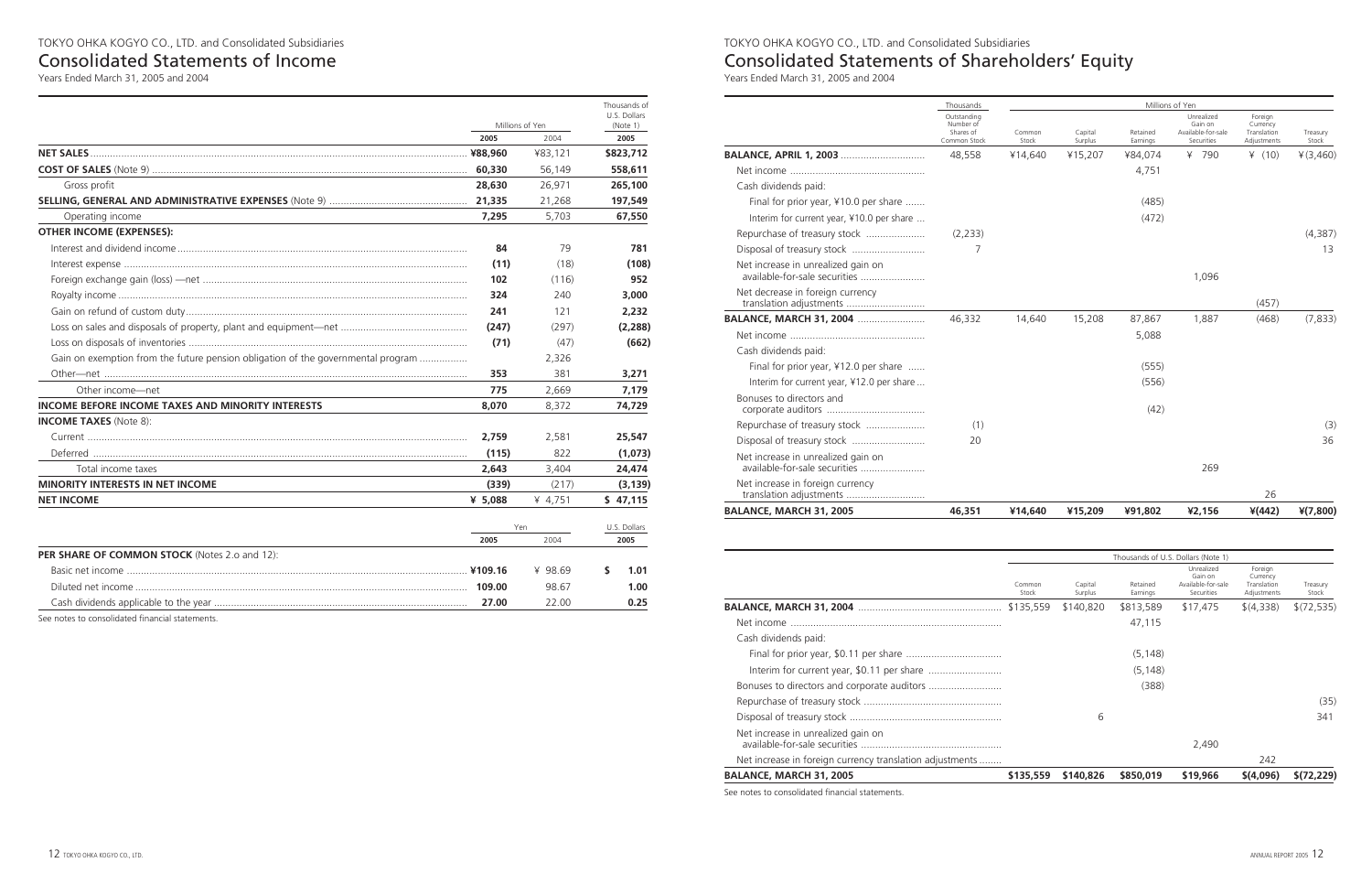### **1. BASIS OF PRESENTING CONSOLIDATED FINANCIAL STATEMENTS**

The accompanying consolidated financial statements have been prepared in accordance with the provisions set forth in the Japanese Securities and Exchange Law and its related accounting regulations, and in conformity with accounting principles generally accepted in Japan, which are different in certain respects as to application and disclosure requirements of International Financial Reporting Standards.

In preparing these consolidated financial statements, certain reclassifications and rearrangements have been made to the consolidated financial statements issued domestically in order to present them in a form which is more familiar to readers outside Japan. In addition, certain reclassifications and rearrangements have been made in the 2004 financial statements to conform to the classifications used in 2005.

The consolidated financial statements are stated in Japanese yen, the currency of the country in which TOKYO OHKA KOGYO CO., LTD. (the "Company") is incorporated and operates. The translations of Japanese yen amounts into U.S. dollar amounts are included solely for the convenience of readers outside Japan and have been made at the rate of ¥108 to \$1, the approximate rate of exchange at March 31, 2005. Such translations should not be construed as representations that the Japanese yen amounts could be converted into U.S. dollars at that or any other rate.

Amounts of less than one million yen have been rounded off. As a result, the totals shown in the accompanying consolidated financial statements (both in yen and U.S. dollars) do not necessarily agree with the sum of the individual amounts.

### **2. SUMMARY OF SIGNIFICANT ACCOUNTING POLICIES**

*a. Consolidation—*The consolidated financial statements as of March 31, 2005 include the accounts of the Company and its ten significant (eight in 2004) subsidiaries (together, the "Group").

Under the control concept, those companies in which the Company, directly or indirectly, is able to exercise control over operations are fully consolidated. Two foreign subsidiaries were newly consolidated due to new establishments in 2005.

Investments in an unconsolidated subsidiary and an associated company are stated at cost. If the equity method of accounting had been applied to the investments in these companies, the effect on the accompanying consolidated financial statements would not be material.

The excess of the cost of the Company's investments in consolidated subsidiaries, over the underlying equity at the respective dates of acquisition, is being amortized over a period of 5 years.

All significant intercompany balances and transactions have been eliminated in consolidation. All material unrealized profit included in assets resulting from transactions within the Group is eliminated. *b. Cash Equivalents—*Cash equivalents are short-term investments that are readily convertible into cash and that are exposed to insignificant risk of changes in value. Cash equivalents include time deposits which mature within three months of the date of acquisition.

*c. Inventories—*Merchandise, work in process, and raw materials and supplies are stated at cost determined by the first-in, first-out method. Finished products are stated at cost determined by the

average method. Inventories of manufacturing equipment are stated at cost determined by the specific identification method, which are included in raw materials, work in process and finished products. *d. Investment Securities—*All investment securities are classified as available-for-sale securities depending on management's intent. Marketable available-for-sale securities are reported at fair value, with unrealized gains and losses, net of applicable taxes, reported in a separate component of shareholders' equity. The cost of securities sold is determined by the moving-average method.

Non-marketable available-for-sale securities are stated at cost determined by the moving-average method.

For other than temporary declines in fair value, investment securities are reduced to net realizable value by a charge to income. *e. Property, Plant and Equipment—*Property, plant and equipment are stated at cost. Depreciation of property, plant and equipment of the Company and its consolidated domestic subsidiaries is computed by the declining-balance method at rates based on the estimated useful lives of the assets, while the straightline method is applied to buildings of the Company acquired after April 1, 1998 and to the consolidated foreign subsidiaries. The range of useful lives is principally from 3 to 50 years for buildings and structures, and from 3 to 8 years for machinery and equipment, and furniture and fixtures.

*f. Other Assets—*Intangible assets are stated at cost less accumulated amortization, which is calculated by the straight-line method principally over 5 years.

## TOKYO OHKA KOGYO CO., LTD. and Consolidated Subsidiaries Notes to Consolidated Financial Statements

Years Ended March 31, 2005 and 2004

|                                                      | Millions of Yen |          | (Note 1)  |  |
|------------------------------------------------------|-----------------|----------|-----------|--|
|                                                      | 2005            | 2004     | 2005      |  |
| <b>OPERATING ACTIVITIES:</b>                         |                 |          |           |  |
|                                                      |                 | ¥ 8,372  | \$74,729  |  |
| Adjustments for:                                     |                 |          |           |  |
|                                                      | (2,887)         | (2,869)  | (26, 735) |  |
|                                                      | 358             |          | 3,317     |  |
|                                                      | 5,595           | 5,810    | 51,810    |  |
|                                                      | (23)            | (174)    | (216)     |  |
|                                                      | 357             | (1,359)  | 3,314     |  |
|                                                      | 247             | 297      | 2,288     |  |
|                                                      | (42)            |          | (388)     |  |
| Changes in assets and liabilities:                   |                 |          |           |  |
|                                                      | 2,498           | (5,623)  | 23,133    |  |
|                                                      | (4,297)         | (6, 965) | (39, 787) |  |
|                                                      | (115)           | 2,661    | (1,068)   |  |
|                                                      | 1,886           | 4,498    | 17,467    |  |
|                                                      | 155             | 105      | 1,442     |  |
| Net cash provided by operating activities            | 11,805          | 4,755    | 109,308   |  |
|                                                      |                 |          |           |  |
| <b>INVESTING ACTIVITIES:</b>                         |                 |          |           |  |
|                                                      | (700)           | 142      | (6, 487)  |  |
|                                                      | (3,226)         | (5,267)  | (29, 873) |  |
|                                                      | (1, 273)        | (1,051)  | (11, 789) |  |
| Net cash used in investing activities                | (5,200)         | (6, 176) | (48, 150) |  |
| <b>FINANCING ACTIVITIES:</b>                         |                 |          |           |  |
|                                                      | (1)             | (1)      | (16)      |  |
|                                                      | 190             |          | 1,763     |  |
|                                                      | (1, 109)        | (954)    | (10, 272) |  |
|                                                      | (3)             | (4, 387) | (35)      |  |
| Other—net ……………………………………………………………………………………           | (5)             | 28       | (47)      |  |
| Net cash used in financing activities                | (929)           | (5, 315) | (8,607)   |  |
| <b>FOREIGN CURRENCY TRANSLATION ADJUSTMENTS</b>      |                 |          |           |  |
| ON CASH AND CASH EQUIVALENTS                         | 99              | (132)    | 923       |  |
| NET INCREASE (DECREASE) IN CASH AND CASH EQUIVALENTS | 5,775           | (6,869)  | 53,474    |  |
| CASH AND CASH EQUIVALENTS, BEGINNING OF YEAR         | 40,977          | 47,846   | 379,416   |  |
| CASH AND CASH EQUIVALENTS, END OF YEAR               | ¥46,752         | ¥40,977  | \$432,891 |  |

See notes to consolidated financial statements.

Years Ended March 31, 2005 and 2004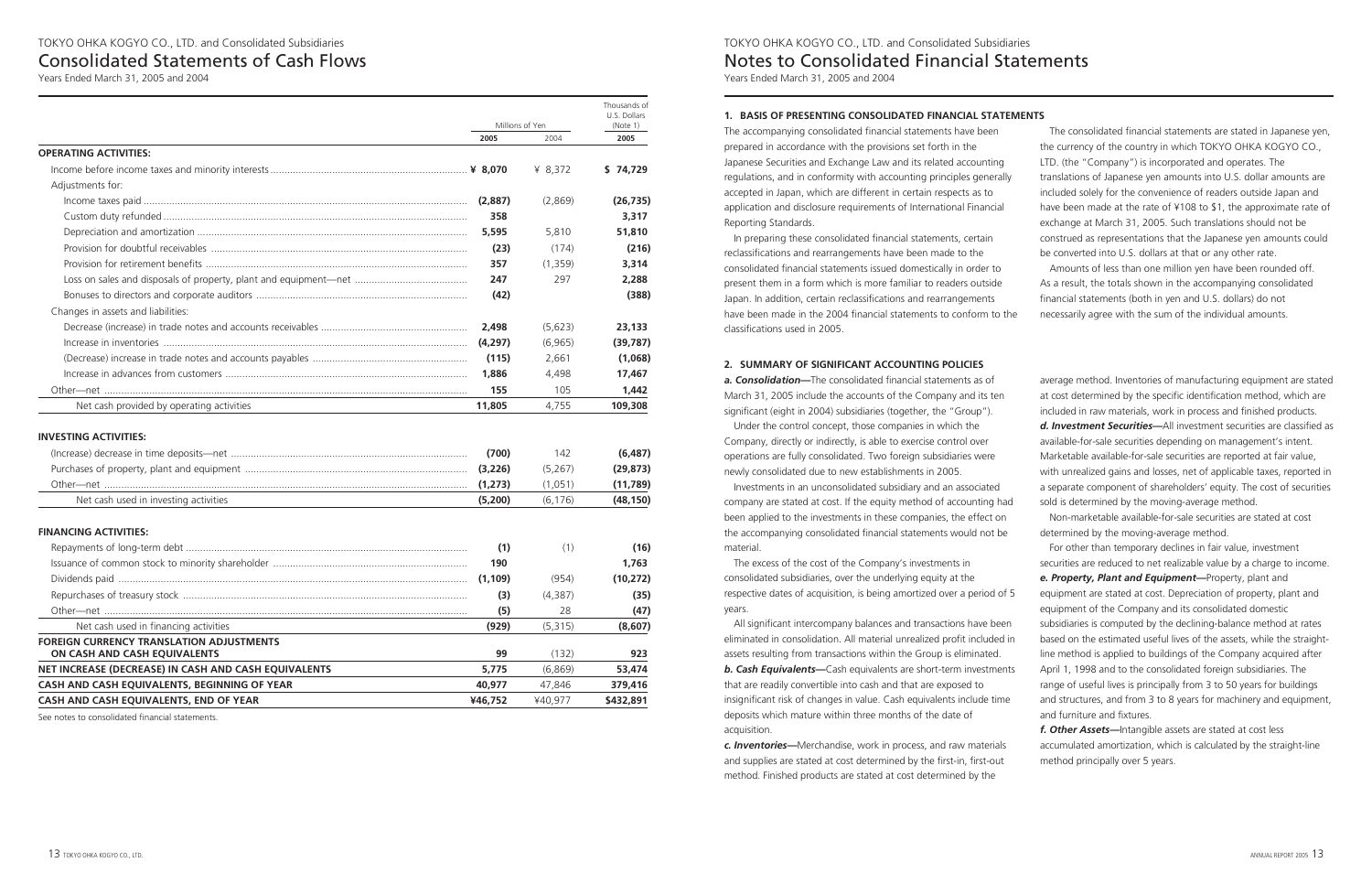The new accounting standard requires an entity to review its long-lived assets for impairment whenever events or changes in circumstances indicate that the carrying amount of an asset or asset group may not be recoverable. An impairment loss would be recognized if the carrying amount of an asset or asset group exceeds the sum of the undiscounted future cash flows expected to result from the continued use and eventual disposition of the asset or asset group. The impairment loss would be measured as the amount by which the carrying amount of the asset exceeds its recoverable amount, which is the higher of the discounted cash flows from the continued use and eventual disposition of the asset or the net selling price at disposition. The Group expects to adopt these pronouncements as of April 1, 2005 and is currently in the process of assessing the effect of adoption of these pronouncements.

The difference between the above fair values and the amounts shown in the accompanying consolidated balance sheets consists of nonmarketable securities whose fair values are not readily determinable.

### **3. INVESTMENT SECURITIES**

### **4. INVENTORIES**

Inventories at March 31, 2005 and 2004 consisted of the following:

### **March 31, 2005**

Securities classified as available-for-sale equity securities ................ March 31, 2004 Securities classified as available-for-sale equity securities ...............

|          |                           | Millions of Yen      |               |
|----------|---------------------------|----------------------|---------------|
| Cost     | Unrealized<br>Gains       | Unrealized<br>Losses | Fair<br>Value |
|          |                           |                      |               |
| ¥2,368   | ¥3,279                    |                      | ¥5,648        |
|          |                           |                      |               |
| ¥1,719   | ¥2,763                    |                      | ¥4,483        |
|          | Thousands of U.S. Dollars |                      |               |
| Cost     | Unrealized<br>Gains       | Unrealized<br>Losses | Fair<br>Value |
| \$21,934 | \$30,364                  |                      | \$52,298      |

### **March 31, 2005**

Securities classified as available-for-sale equity securities .................

Investment securities as of March 31, 2005 and 2004 consisted of equity securities. The carrying amounts and aggregate fair values of investment securities at March 31, 2005 and 2004 were as follows:

*j. Income Taxes*—The provision for income taxes is computed based on the pretax income included in the consolidated statements of income. The asset and liability approach is used to recognize deferred tax assets and liabilities for the expected future tax consequences of temporary differences between the carrying amounts and the tax bases of assets and liabilities. Deferred taxes are measured by applying currently enacted tax laws to the temporary differences.

|       |         | Millions of Yen |           |  |
|-------|---------|-----------------|-----------|--|
|       | 2005    | 2004            | 2005      |  |
|       | 926     | 802             | 8,576     |  |
|       | 16,381  | 14.374          | 151.684   |  |
|       | 6,104   | 4.413           | 56,523    |  |
|       | 3,754   | 3.250           | 34,759    |  |
| Total | ¥27,166 | ¥22.841         | \$251,545 |  |

- 
- 

### *g. Retirement and Pension Plans*

*Retirement benefits to employees (including officers)*— The Company and its certain consolidated subsidiaries have contributory funded pension plans and unfunded retirement benefit plans as defined benefit plans.

The companies principally accounted for the liability for retirement benefits based on the projected benefit obligations and plan assets at each balance sheet date, while retirement benefits to officers are provided to state the liability at the amount that would be required if all of them retired at the balance sheet date.

Prior service cost is amortized by the straight-line method over 10 years. Actuarial gains and losses are amortized by the straight-line method over 10 years from the next period in which they arise, respectively.

*Retirement benefits to directors and corporate auditors*— Retirement benefits to directors and corporate auditors are provided to state the liability at the amount that would be required if all of them retired at the balance sheet date.

*h. Research and Development Costs—*Research and development costs are charged to income as incurred. *i. Leases—*Leases are mainly accounted for as operating leases. Under Japanese accounting standards for leases, finance leases that deem to transfer ownership of the leased property to the lessee are to be capitalized, while other finance leases are permitted to be accounted for as operating lease transactions if certain "as if capitalized" information is disclosed in the notes to the lessee's financial statements.

*k. Appropriations of Retained Earnings—*Appropriations of retained earnings at each year end are reflected in the financial statements for the following year upon shareholders' approval. *l. Foreign Currency Transactions—*All short-term and long-term monetary receivables and payables denominated in foreign currencies are translated into Japanese yen at the current exchange rates as of each balance sheet date. The foreign exchange gains and losses from translation are recognized in the consolidated statements of income to the extent that they are not hedged by foreign currency forward contracts.

*m. Foreign Currency Financial Statements—*The balance sheet accounts of the consolidated foreign subsidiaries are translated into Japanese yen at the current exchange rates as of each balance sheet date except for shareholders' equity, which is translated at the historical rates.

Differences arising from such translation are shown as "Foreign currency translation adjustments" in a separate component of shareholders' equity.

Revenue and expense accounts of the consolidated foreign subsidiaries are translated into Japanese yen at the current exchange rates as of each balance sheet date.

*n. Derivative Financial Instruments—*The Group uses derivative financial instruments to manage its exposures to the fluctuation in foreign currency exchange. Foreign currency forward contracts are utilized by the Group to hedge foreign currency exchange risk. The Group does not enter into the derivative for trading or speculative purposes.

Trade receivables and payables denominated in foreign currencies for which foreign currency forward contracts are used to hedge foreign currency exchange risk are translated at the contracted rates if the forward contracts qualify for hedge accounting.

*o. Per Share Information—*Basic net income per share is computed by dividing net income available to common shareholders by the weighted-average number of common shares outstanding for the period.

Diluted net income per share reflects the potential dilution that could occur if securities were exercised. Diluted net income per share assumes full exercise of outstanding warrants at the beginning of the year.

Cash dividends per share presented in the accompanying consolidated statements of income are dividends applicable to the respective years including dividends to be paid after the end of the year.

*p. New Accounting Pronouncements—*In August 2002, the Business Accounting Council issued a Statement of Opinion, "Accounting for Impairment of Fixed Assets," and in October 2003 the Accounting Standards Board of Japan ("ASB") issued ASB Guidance No. 6, "Guidance for Accounting Standard for Impairment of Fixed Assets." These new pronouncements are effective for fiscal years beginning on or after April 1, 2005 with early adoption permitted for fiscal years ending on or after March 31, 2004.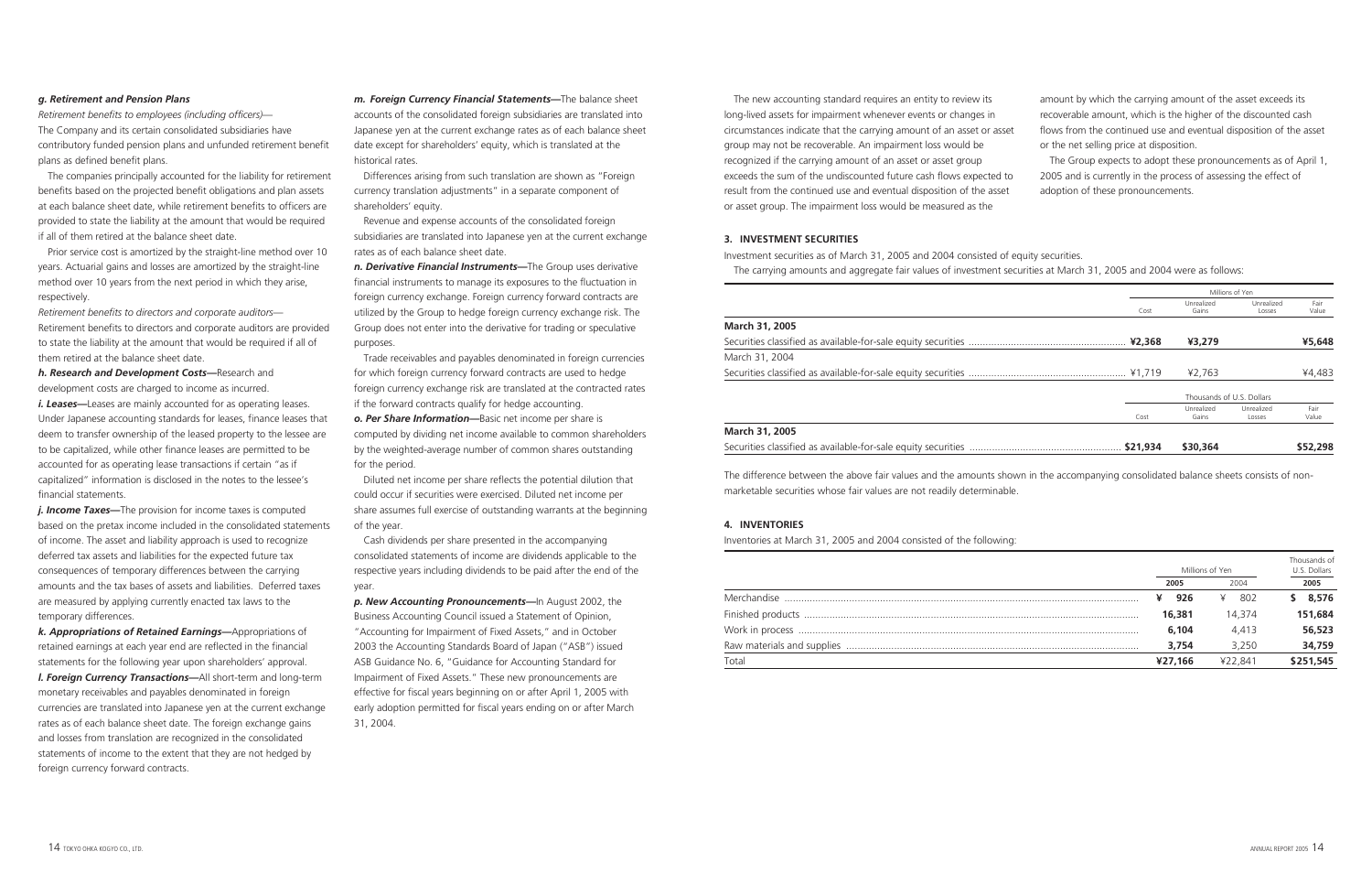The liabilities for retirement benefits at March 31, 2005 and 2004 for directors and corporate auditors are ¥515 million (\$4,775 thousand) and ¥635 million, respectively. The retirement benefits for directors and corporate auditors are paid subject to the approval of the shareholders.

The liability for employees' retirement benefits at March 31, 2005 and 2004 consisted of the following:

|               |           | Millions of Yen |           |  |
|---------------|-----------|-----------------|-----------|--|
|               | 2005      | 2004            | 2005      |  |
|               | ¥12,139   | ¥13.147         | \$112,403 |  |
|               | (5,291)   | (4.762)         | (48, 992) |  |
|               | 1,350     |                 | 12,502    |  |
|               | (2, 123)  | (2.797)         | (19, 663) |  |
| Net liability | ¥ $6.075$ | ¥ 5.594         | \$56.250  |  |

The components of net periodic benefit costs for the years ended March 31, 2005 and 2004 are as follows:

|                                                                                        |   |                 |           |              | Thousands of |
|----------------------------------------------------------------------------------------|---|-----------------|-----------|--------------|--------------|
|                                                                                        |   | Millions of Yen |           | U.S. Dollars |              |
|                                                                                        |   | 2005            | 2004      |              | 2005         |
|                                                                                        | ¥ | 777             | 988       | S.           | 7.195        |
|                                                                                        |   | 282             | 363       |              | 2.616        |
|                                                                                        |   | (95)            | (102)     |              | (882)        |
|                                                                                        |   | (35)            | (43)      |              | (327)        |
|                                                                                        |   | 364             | 606       |              | 3,370        |
| Net periodic benefit costs                                                             |   | 1,293           | 1.811     |              | 11,973       |
| Gain on exemption from the future pension obligation of the governmental program       |   |                 | (2,326)   |              |              |
| Total                                                                                  |   | ¥ $1.293$       | ¥ $(515)$ |              | \$11,973     |
| Assumptions used for the years ended March 31, 2005 and 2004 are set forth as follows: |   |                 |           |              |              |
|                                                                                        |   |                 | 2005      |              | 2004         |
| Discount rate                                                                          |   |                 | 2.25%     |              | 7750/        |

| 2005     | 2004     |
|----------|----------|
| 2.25%    | 2.25%    |
| $2.00\%$ | $2.00\%$ |
| 10 years | 10 years |
| 10 years | 10 years |

approval. The Company obtained approval for exemption from the future obligation by the Ministry of Health, Labour and Welfare on December 1, 2003 and recognized a gain on exemption from the future pension obligation of the governmental program in the amount of ¥2,326 million (\$21,543 thousand) for the year ended March 31, 2004. The substitutional portion of the plan assets which will be transferred to the government in the subsequent year is measured to be approximately ¥2,717 million (\$25,160 thousand) as at March 31, 2004.

In the current year, the Company applied for transfer of the substitutional portion of past pension obligations to the government and obtained approval by the Ministry of Health, Labour and Welfare on January 1, 2005. This transfer has no impact on the Company's financial statements.

According to the approval, the Company implemented a new non-contributory pension plan in January 1, 2005, by which the former contributory pension plan was terminated. The effect of this transfer was to decrease unrecognized prior service cost.

### **5. SHORT-TERM BORROWINGS AND LONG-TERM DEBT**

The amounts of short-term borrowings and current portion of long-term debt are included in "Other current liabilities" of consolidated balance sheets.

Short-term borrowings at March 31, 2005 and 2004 consisted of the following:

### **6. RETIREMENT AND PENSION PLANS**

The Company and its certain consolidated subsidiaries have contributory funded pension plans and unfunded retirement benefit plans as defined benefit plans for employees. The Company has severance payment plans for directors and corporate auditors.

Under most circumstances, employees terminating their employment are entitled to retirement benefits determined based on their rate of pay at the time of termination, their average pay during employment, years of service and certain other factors. Such retirement benefits are made in the form of a lump-sum severance payment from the Company or from certain consolidated subsidiaries and annuity payments from a trustee.

In accordance with the Defined Benefit Pension Plan Law enacted in April 2002, the Company applied for an exemption from obligation to pay benefits for future employee services related to the substitutional portion which would result in the transfer of the pension obligations and related assets to the government upon

|                                                 | Millions of Yen | Thousands of<br>U.S. Dollars |         |
|-------------------------------------------------|-----------------|------------------------------|---------|
|                                                 | 2005            | 2004                         | 2005    |
| Unsecured loans from minority shareholder, with | ¥ 28            | ¥76                          | \$ 262  |
|                                                 | 230             | 220                          | 2,130   |
| Total                                           | ¥258            | 4247                         | \$2,392 |

Long-term debt at March 31, 2005 and 2004 consisted of the following:

|                                                                            | Millions of Yen |      |  | Thousands of<br>U.S. Dollars |  |      |
|----------------------------------------------------------------------------|-----------------|------|--|------------------------------|--|------|
|                                                                            |                 | 2005 |  | 2004                         |  | 2005 |
| Unsecured loans from a financial institution for employees' housing loans, |                 |      |  | $\angle$ 10                  |  |      |
|                                                                            |                 |      |  |                              |  |      |
| Long-term debt, less current portion                                       |                 | -8   |  |                              |  |      |

Annual maturities of long-term debt at March 31, 2005 for the next five years and thereafter were as follows:

| Year Ending March 31 | Millions of Yen | Thousands of<br><b>IIS</b> Dollars |
|----------------------|-----------------|------------------------------------|
| 2006                 |                 |                                    |
| 2007                 |                 |                                    |
| 2008                 |                 |                                    |
| 2009                 |                 |                                    |
| 2010                 |                 |                                    |
|                      |                 |                                    |
| Total                |                 |                                    |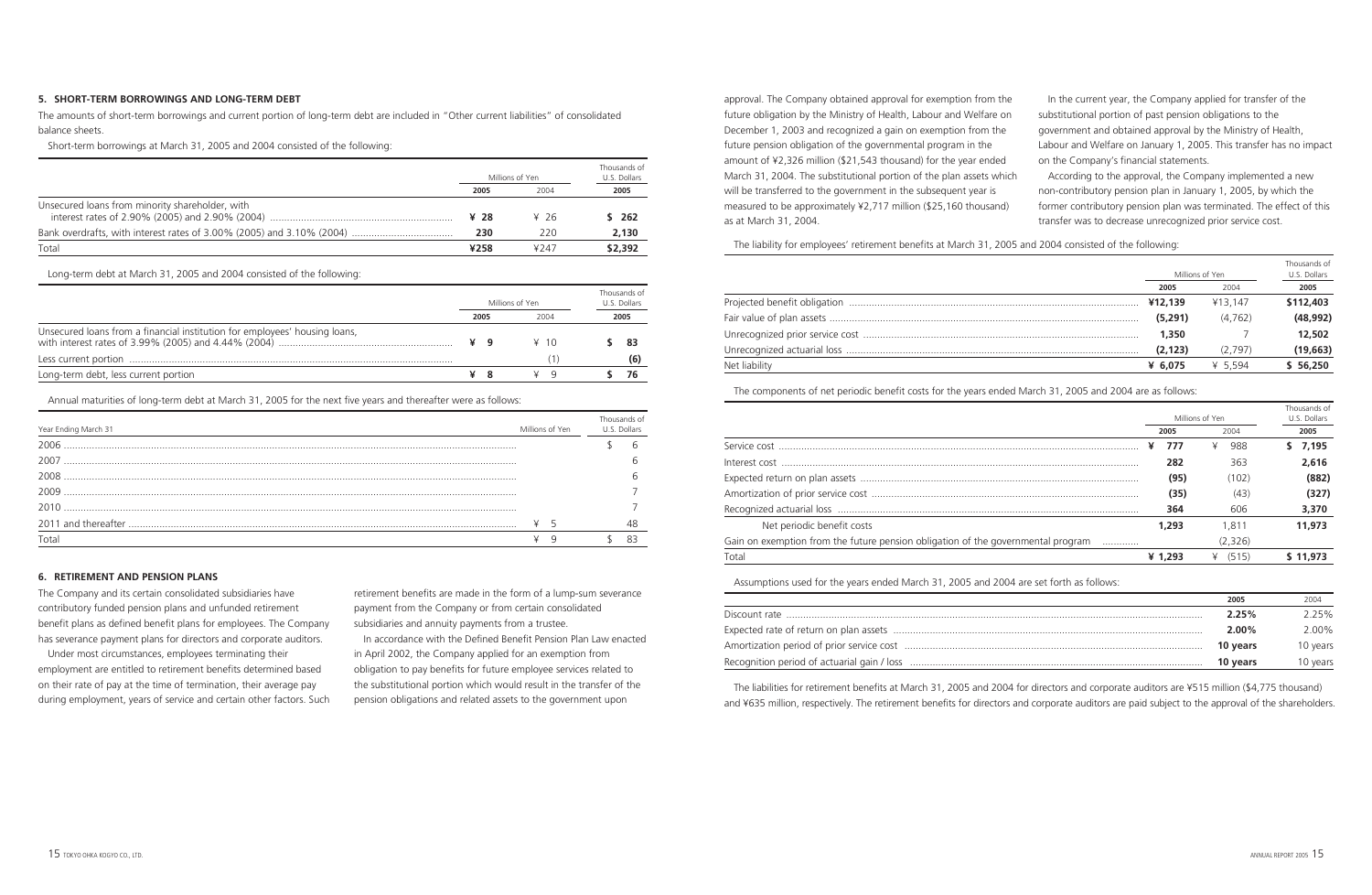The tax effects of significant temporary differences which resulted in deferred tax assets and liabilities at March 31, 2005 and 2004 are as follows:

|                                                   |         | Millions of Yen |                      |  |
|---------------------------------------------------|---------|-----------------|----------------------|--|
|                                                   | 2005    | 2004            | U.S. Dollars<br>2005 |  |
| Current assets-Deferred tax assets:               |         |                 |                      |  |
|                                                   |         |                 |                      |  |
|                                                   | ¥ 596   | 554<br>¥        | \$5,520              |  |
|                                                   | 277     | 213             | 2,571                |  |
|                                                   | 272     |                 | 2.518                |  |
|                                                   | 259     | 440             | 2,403                |  |
| Total                                             | ¥1,405  | ¥1,208          | \$13,013             |  |
| Non-current assets:                               |         |                 |                      |  |
| Deferred tax assets:                              |         |                 |                      |  |
|                                                   | 42,621  | ¥2,473          | \$24,269             |  |
|                                                   | 186     | 273             | 1.723                |  |
|                                                   | 286     | 286             | 2.655                |  |
|                                                   | 246     | 130             | 2,285                |  |
|                                                   | (486)   | (383)           | (4,500)              |  |
| Total                                             | 2,854   | 2,780           | 26,433               |  |
| Deferred tax liabilities:                         |         |                 |                      |  |
|                                                   | 99      | 113             | 925                  |  |
|                                                   | 1,122   | 876             | 10,398               |  |
| Total                                             | 1,222   | 989             | 11,323               |  |
| Net deferred tax assets                           | ¥1,631  | ¥1,790          | \$15,109             |  |
| Current liabilities-Deferred tax liabilities      | ¥<br>28 | ¥<br>24         | \$<br>268            |  |
| Non-current liabilities-Deferred tax liabilities: |         |                 |                      |  |
|                                                   | $¥$ 135 | 131<br>¥        | \$1,258              |  |
|                                                   | 322     | 165             | 2.990                |  |
| Total                                             | ¥ 458   | ¥ 297           | \$4,248              |  |

A reconciliation between the normal effective statutory tax rates and the actual effective tax rates reflected in the accompanying consolidated statement of income for the year ended March 31, 2005 is as follows:

| Expenses not deductible for income tax purposes                      |
|----------------------------------------------------------------------|
|                                                                      |
| Lower income tax rates applicable to income in certain foreign count |
| Tax credit for research and development costs                        |
| Tax credit for information and telecommunication equipments          |
|                                                                      |
| Actual effective tax rate                                            |

|                           | 2005  |
|---------------------------|-------|
|                           | 40.3% |
|                           | 0.4   |
|                           | (0.2) |
|                           | (0.4) |
|                           | (4.5) |
|                           | (3.2) |
|                           | 0.4   |
| Actual effective tax rate | 32.8% |

**Stock Option Plan—** In July 2001, the Company granted stock options to 15 directors and 123 employees of the Company after approval by shareholders on June 28, 2001. The stock options are granted to acquire 788 thousand treasury shares of the Company at an exercise price of ¥1,872 per share, which will be exercisable from July 1, 2003 to June 30, 2008.

> A reconciliation for the year ended March 31, 2004 is omitted, because the difference between the normal effective statutory tax rate and the actual effective tax rate is not significant.

### **8. INCOME TAXES**

The Company and its domestic subsidiaries are subject to Japanese national and local income taxes which, in the aggregate, resulted in a normal effective statutory tax rates of approximately 40.3% and 41.6% for the years ended March 31, 2005 and 2004, respectively. Foreign subsidiaries are subject to income taxes of the countries in which they operate.

On March 31, 2003, a tax reform law concerning enterprise tax was enacted in Japan which changed the normal effective statutory tax rate from 41.6% to 40.3%, effective for years beginning on or after April 1, 2004. The deferred tax assets and liabilities which will realize on or after April 1, 2004 are measured at the effective tax rates of 40.3% and 40.2% as of March 31, 2004 and 2003, respectively. The effect of change from 40.2% to 40.3% was not significant for the year ended March 31, 2004.

### **7. SHAREHOLDERS' EQUITY**

Japanese companies are subject to the Japanese Commercial Code (the "Code") .

The Code requires that all shares of common stock are recorded with no par value and at least 50% of the issue price of new shares is required to be recorded as common stock and the remaining net proceeds as additional paid-in capital, which is included in capital surplus.

The Code also provides that an amount at least equal to 10% of the aggregate amount of cash dividends and certain other appropriations of retained earnings associated with cash outlays applicable to each period shall be appropriated as a legal reserve (a component of retained earnings) until such reserve and additional paid-in capital equals 25% of common stock. The amount of total additional paid-in capital and legal reserve that exceeds 25% of the common stock may be available for dividends by resolution of the shareholders. In addition, the Code permits the transfer of a portion of additional paid-in capital and legal reserve to the common stock by resolution of the Board of Directors.

The Code allows Japanese companies to repurchase treasury stock and dispose of such treasury stock by resolution of the Board of Directors. The repurchased amount of treasury stock cannot exceed the amount available for future dividend plus amount of

common stock, additional paid-in capital or legal reserve to be reduced in the case where such reduction was resolved at the shareholders meeting.

In addition to the provision that requires an appropriation for a legal reserve in connection with the cash payment, the Code imposes certain limitations on the amount of retained earnings available for dividends. The amount of retained earnings available for dividends under the Code was ¥77,174 million (\$714,576 thousand) as of March 31, 2005, based on the amount recorded in the parent company's general books of account.

Dividends are approved by the shareholders at a meeting held subsequent to the fiscal year to which the dividends are applicable. Semiannual interim dividends may also be paid upon resolution of the Board of Directors, subject to certain limitations imposed by the Code.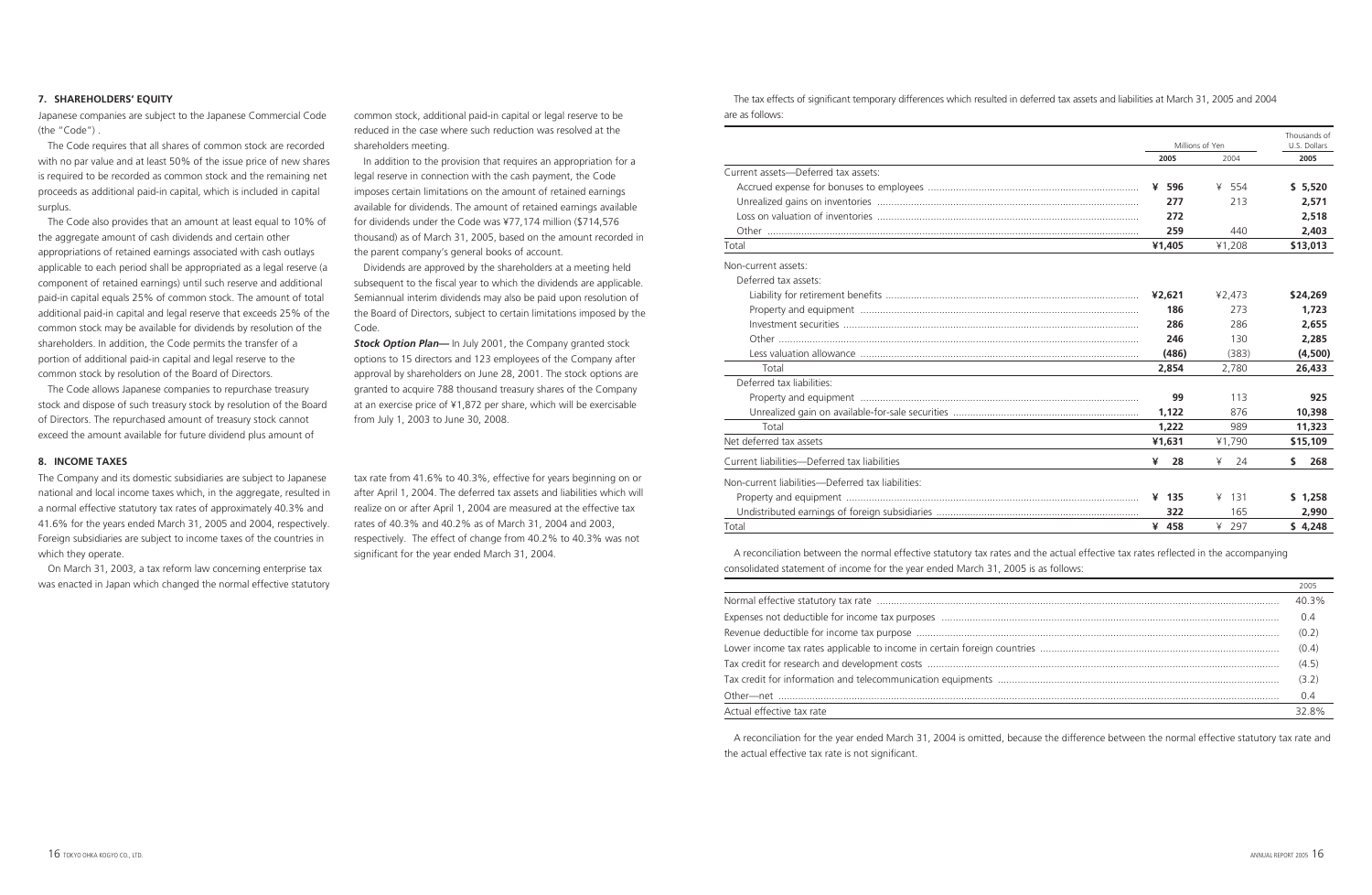The amounts of acquisition cost, depreciation and obligations under finance leases include the imputed interest expense portion. Depreciation expense which was not reflected in the consolidated statements of income, computed by straight-line method was ¥236 million (\$2,187 thousand) and ¥315 million for the years ended March 31, 2005 and 2004, respectively.

The minimum rental commitments under noncancelable operating leases at March 31, 2005 and 2004 were as follows:

|       | Millions of Yen | Thousands of<br>U.S. Dollars |         |  |
|-------|-----------------|------------------------------|---------|--|
|       | 2005<br>2004    |                              |         |  |
|       | 4111            | ¥55                          | \$1,031 |  |
|       | 338             |                              | 3,131   |  |
| Total | ¥449            |                              | \$4,162 |  |

### **11. DERIVATIVES**

currency exposures incorporated within its business. Accordingly, market risk in these derivatives is basically offset by opposite movements in the value of hedged assets or liabilities.

The Group enters into foreign currency forward contracts to hedge foreign currency exchange risk associated with certain assets and liabilities denominated in foreign currencies. All derivative transactions are entered into to hedge foreign anticipate any losses arising from credit risk. Derivative transactions entered into by the Group have been made in accordance with internal policies which regulate the authorization and credit limit amounts.

Because the counterparties to these derivatives are limited to major international financial institutions, the Group does not

There is no disclosure of market value information because all foreign currency forward contracts qualify for hedge accounting at March 31, 2005 and 2004.

### **12. NET INCOME PER SHARE**

Reconciliation of the differences between basic and diluted net income per share ("EPS") for the years ended March 31, 2005 and 2004 is as follows:

|                                             | Millions of Yen | Thousands<br>of Shares     | Yen     | U.S. Dollars |
|---------------------------------------------|-----------------|----------------------------|---------|--------------|
| Year Ended March 31, 2005                   | Net Income      | Weighted-average<br>Shares | EPS     |              |
| Basic EPS:                                  |                 |                            |         |              |
| Net income                                  | ¥5,088          |                            |         |              |
|                                             | 30              |                            |         |              |
| Net income available to common shareholders | 5,058           | 46,337                     | ¥109.16 | \$1.01       |
| Effect of dilutive securities—Stock options |                 | 70                         |         |              |
| Diluted EPS-Net income for computation      | ¥5,058          | 46,407                     | ¥109.00 | \$1.00       |
| Year Ended March 31, 2004                   |                 |                            |         |              |
| Basic EPS:                                  |                 |                            |         |              |
| Net income                                  | ¥4,751          |                            |         |              |
|                                             | 42              |                            |         |              |
| Net income available to common shareholders | 4,709           | 47,716                     | ¥98.69  |              |
| Effect of dilutive securities—Stock options |                 | 8                          |         |              |
| Diluted EPS-Net income for computation      | ¥4.709          | 47.724                     | ¥98.67  |              |

Obligations under finance leases:

|       |      | Millions of Yen | Thousands of<br>U.S. Dollars |
|-------|------|-----------------|------------------------------|
|       | 2005 | 2004            | 2005                         |
|       | 423  | ¥230            | \$216                        |
|       | 40   |                 | 372                          |
| Total | ¥63  |                 | \$589                        |

Net leased property **ACCOLLET ACCOLLET** ACCORD VALUE VALUE VALUE VALUE VALUE VALUE VALUE VALUE VALUE VALUE VALUE

### **10. LEASES**

The Group leases certain buildings and structures, machinery, computer hardware, software and other assets.

Total lease payments under finance leases for the years ended March 31, 2005 and 2004 were ¥236 million (\$2,187 thousand) and ¥315 million, respectively.

Pro forma information of leased property such as acquisition cost, accumulated depreciation, obligations under finance lease,

depreciation expense, interest expense of finance leases that do not transfer ownership of the leased property to the lessee on an "as if capitalized" basis for the years ended March 31, 2005 and 2004

was as follows:

### **9. RESEARCH AND DEVELOPMENT COSTS**

Research and development costs charged to income were as follows:

|       |        | Millions of Yen | Thousands of<br>U.S. Dollars |
|-------|--------|-----------------|------------------------------|
|       | 2005   | 2004            | 2005                         |
|       | ¥5,723 | ¥6.646          | \$52,994                     |
|       | 76     | 98              |                              |
| Total | ¥5,800 | ¥6.744          | \$53.707                     |

|                     |                                       |                               | Millions of Yen              |            |
|---------------------|---------------------------------------|-------------------------------|------------------------------|------------|
|                     |                                       | Machinery<br>and<br>Equipment | Furniture<br>and<br>Fixtures | Total      |
| March 31, 2005      |                                       |                               |                              |            |
|                     |                                       | ¥50                           | ¥83                          | ¥134       |
|                     |                                       | 16                            | 54                           | 70         |
| Net leased property |                                       | ¥34                           | ¥29                          | ¥ 63       |
|                     |                                       |                               | Thousands of U.S. Dollars    |            |
|                     |                                       | Machinery<br>and<br>Equipment | Furniture<br>and<br>Fixtures | Total      |
| March 31, 2005      |                                       |                               |                              |            |
|                     |                                       | \$470                         | \$773                        | \$1,243    |
|                     |                                       | 153                           | 500                          | 653        |
| Net leased property |                                       | \$316                         | \$273                        | \$.<br>589 |
|                     |                                       |                               | Millions of Yen              |            |
|                     | <b>Buildings</b><br>and<br>Structures | Machinery<br>and<br>Equipment | Furniture<br>and<br>Fixtures | Total      |
| March 31, 2004      |                                       |                               |                              |            |
|                     | ¥92                                   | 4517                          | ¥790                         | ¥1,399     |
|                     | 75                                    | 398                           | 653                          | 1,127      |

Acquisition cost and accumulated depreciation: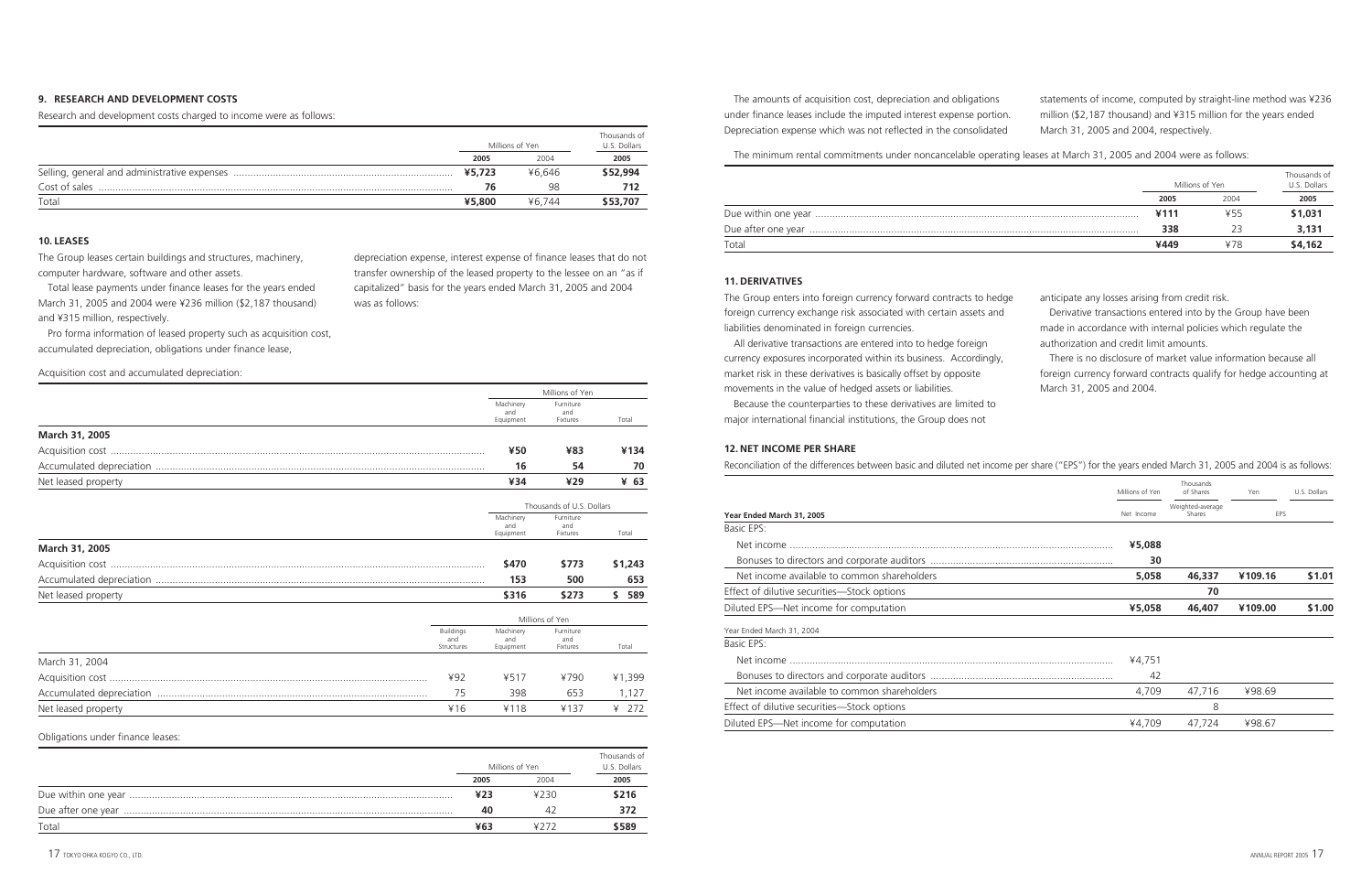|                    |                             |                              | Millions of Yen |                               |              |
|--------------------|-----------------------------|------------------------------|-----------------|-------------------------------|--------------|
|                    |                             |                              | 2004            |                               |              |
|                    | Material<br><b>Business</b> | Equipment<br><b>Business</b> | Total           | Eliminations<br>and Corporate | Consolidated |
| Sales to customers | ¥66,927                     | ¥16.194                      | ¥83,121         |                               | ¥ 83,121     |
|                    |                             | 69                           | 69              | ¥<br>(69)                     |              |
| Total sales        | 66.927                      | 16.263                       | 83.191          | (69)                          | 83,121       |
|                    | 57.821                      | 15.574                       | 73.396          | 4.022                         | 77,418       |
| Operating income   | ¥ $9,105$                   | 688<br>¥                     | ¥ 9.794         | ¥ $(4.091)$                   | 5,703        |
| Assets             | ¥70,216                     | ¥23.034                      | ¥93,251         | ¥53.124                       | ¥146,376     |
|                    | 4,506                       | 446                          | 4,953           | 857                           | 5,810        |
|                    | 3,606                       | 157                          | 3.764           | 1.458                         | 5,222        |

### *(2) Geographical Segments*

Information about geographical segments for the years ended March 31, 2005 and 2004 is as follows:

|                    |           |                  |         | Millions of Yen |            |                               |              |
|--------------------|-----------|------------------|---------|-----------------|------------|-------------------------------|--------------|
|                    |           |                  |         | 2005            |            |                               |              |
|                    | Japan     | North<br>America | Europe  | Asia            | Total      | Eliminations<br>and Corporate | Consolidated |
|                    | ¥68,675   | ¥6,036           | ¥5,879  | ¥8,368          | ¥ 88,960   |                               | ¥ 88,960     |
| Interarea transfer | 8,205     | 584              |         | 105             | 8,894      | ¥ (8,894)                     |              |
| Total sales        | 76,880    | 6,621            | 5,879   | 8,473           | 97,855     | (8,894)                       | 88,960       |
|                    | 70,577    | 6,083            | 5,860   | 6,981           | 89,502     | (7, 837)                      | 81,665       |
| Operating income   | ¥ $6,303$ | 537<br>¥         | ¥<br>19 | ¥1,492          | 8,353<br>¥ | ¥ (1,057)                     | 7,295<br>¥   |
| Assets             | ¥98,547   | ¥6,087           | ¥4,545  | ¥5,264          | ¥114,444   | ¥39,864                       | ¥154,309     |

|                    |           |                  |          | Thousands of U.S. Dollars |               |                               |                       |
|--------------------|-----------|------------------|----------|---------------------------|---------------|-------------------------------|-----------------------|
|                    |           |                  |          | 2005                      |               |                               |                       |
|                    | Japan     | North<br>America | Europe   | Asia                      | Total         | Eliminations<br>and Corporate | Consolidated          |
| Sales to customers | \$635,886 | \$55,896         | \$54,443 | \$77,485                  | 823,712<br>S. |                               | \$823,712             |
|                    | 75,972    | 5,413            |          | 974                       | 82,360        | \$ (82, 360)                  |                       |
| Total sales        | 711,859   | 61,309           | 54,443   | 78,459                    | 906,072       | (82, 360)                     | 823,712               |
| Operating expenses | 653,495   | 56,331           | 54,259   | 64,640                    | 828,726       | (72, 565)                     | 756,161               |
| Operating income   | \$58,363  | \$4,978          | 183<br>s | \$13,819                  | 77,345<br>S   | $(9,794)$ \$<br>S.            | 67,550                |
| Assets             | \$912,474 | \$56,361         | \$42,091 | \$48,746                  | \$1,059,674   |                               | \$369,119 \$1,428,794 |

|                    |         |                  |        | Millions of Yen |             |                               |              |
|--------------------|---------|------------------|--------|-----------------|-------------|-------------------------------|--------------|
|                    |         |                  |        | 2004            |             |                               |              |
|                    | Japan   | North<br>America | Europe | Asia            | Total       | Eliminations<br>and Corporate | Consolidated |
|                    | ¥65,598 | 46,221           | ¥5,592 | ¥5.708          | 83,121<br>¥ |                               | ¥ $83,121$   |
| Interarea transfer | 8,454   | 670              |        | 43              | 9,168       | (9,168)                       |              |
| Total sales        | 74,053  | 6,891            | 5,592  | 5,752           | 92,290      | (9, 168)                      | 83,121       |
|                    | 68.776  | 6.157            | 5,588  | 4,836           | 85,358      | (7,940)                       | 77,418       |
| Operating income   | ¥ 5,277 | 734<br>¥         | 3<br>¥ | 916<br>¥        | 6.931<br>¥  | (1,228)                       | 5,703<br>¥   |
| Assets             | ¥98.295 | ¥5.761           | ¥4.589 | ¥3.423          | ¥112.070    | ¥34.305                       | ¥146,376     |

### **13. SUBSEQUENT EVENT**

At the general shareholders meeting held on June 29, 2005, the Company's shareholders approved the following appropriation of retained earnings:

### **14. SEGMENT INFORMATION**

### *(1) Business Segments*

The Group operates in the following industries:

Material business consists of photoresists and related materials, printing materials and specialty chemicals. Equipment business consists of semiconductor manufacturing equipment and LCD manufacturing equipment.

Information about business segments for the years ended March 31, 2005 and 2004 is as follows:

|       | Millions of Yen | Thousands of<br>U.S. Dollars |
|-------|-----------------|------------------------------|
|       | ¥695            | \$6.437                      |
|       | RC              |                              |
| Total | ¥725            | \$6,715                      |

|                  | Millions of Yen             |                              |         |                               |              |  |
|------------------|-----------------------------|------------------------------|---------|-------------------------------|--------------|--|
|                  |                             |                              | 2005    |                               |              |  |
|                  | Material<br><b>Business</b> | Equipment<br><b>Business</b> | Total   | Eliminations<br>and Corporate | Consolidated |  |
|                  | ¥71,617                     | ¥17,343                      | ¥88,960 |                               | ¥ 88,960     |  |
|                  |                             | 117                          | 117     | (117)<br>¥                    |              |  |
|                  | 71,617                      | 17,461                       | 89,078  | (117)                         | 88,960       |  |
|                  | 61,095                      | 16,138                       | 77.234  | 4,431                         | 81,665       |  |
| Operating income | ¥10,521                     | ¥ $1,322$                    | ¥11,844 | ¥ (4,548)                     | 7,295<br>¥   |  |
| Assets           | ¥70,685                     | ¥25,129                      | ¥95,814 | ¥58,494                       | ¥154,309     |  |
|                  | 4,825                       | 352                          | 5,177   | 417                           | 5,595        |  |
|                  | 3,311                       | 332                          | 3,644   | 1.115                         | 4,759        |  |

|                  | Thousands of U.S. Dollars   |                              |           |                               |                       |  |
|------------------|-----------------------------|------------------------------|-----------|-------------------------------|-----------------------|--|
|                  |                             |                              | 2005      |                               |                       |  |
|                  | Material<br><b>Business</b> | Equipment<br><b>Business</b> | Total     | Eliminations<br>and Corporate | Consolidated          |  |
|                  | \$663,121                   | \$160,590                    | \$823,712 |                               | 823,712<br>S.         |  |
|                  |                             | 1,090                        | 1,090     | \$(1,090)                     |                       |  |
| Total sales      | 663,121                     | 161.681                      | 824,802   | (1,090)                       | 823,712               |  |
|                  | 565,700                     | 149,432                      | 715,132   | 41,028                        | 756,161               |  |
| Operating income | \$97,420                    | \$12.249                     | \$109,669 | \$ (42, 119) \$               | 67,550                |  |
| Assets           | \$654,494                   | \$232,680                    | \$887,174 |                               | \$541,619 \$1,428,794 |  |
|                  | 44,680                      | 3,262                        | 47,943    | 3,867                         | 51,810                |  |
|                  | 30,666                      | 3,076                        | 33,743    | 10,328                        | 44,071                |  |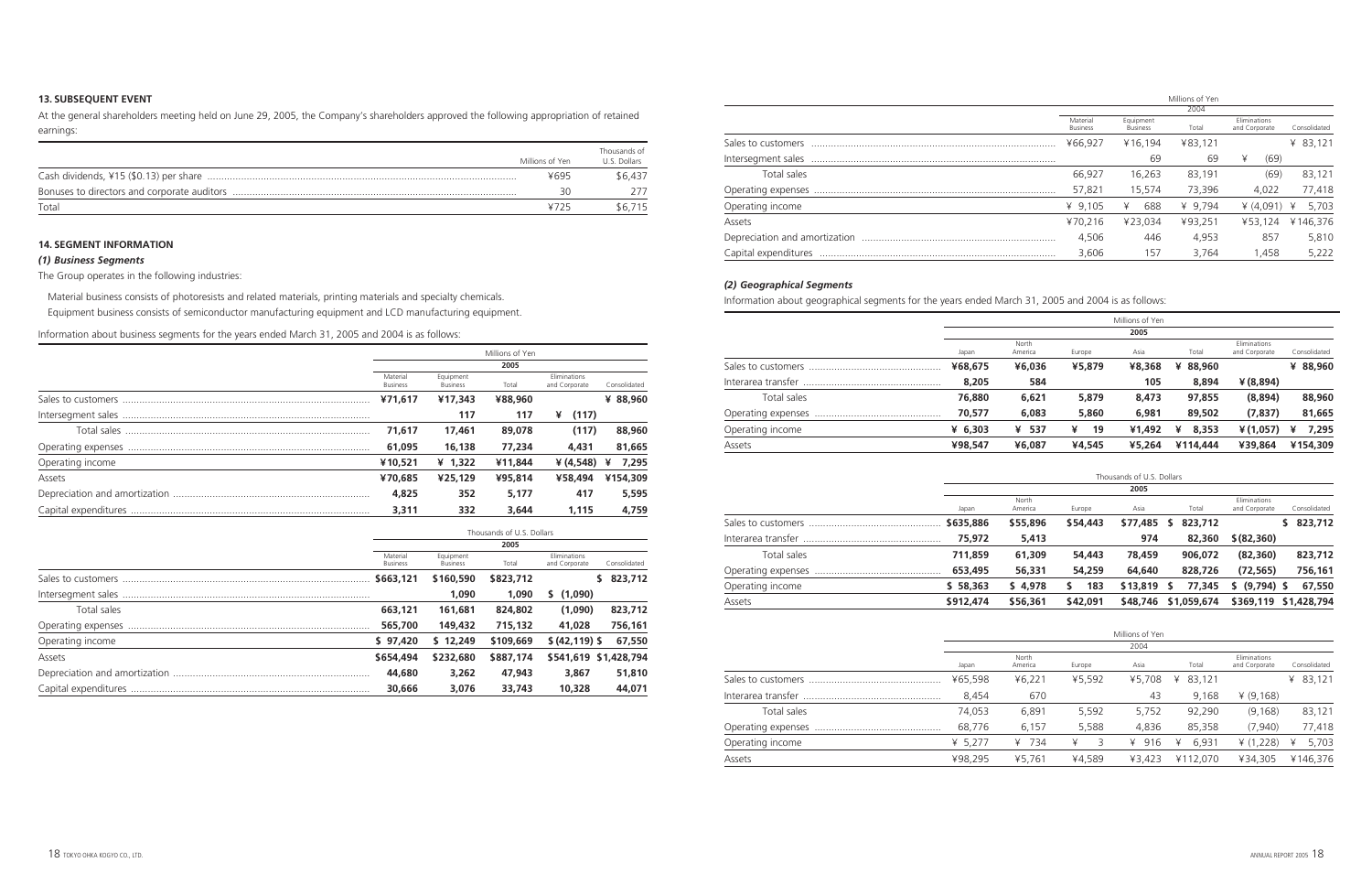**Deloitte Touche Tohmatsu** MS Shibaura Building 4-13-23, Shibaura Minato-ku, Tokyo 108-8530 Japan

Tel: +81(3)3457 7321 Fax: +81(3)3457 1694 www.deloitte.com/jp

### *(3) Sales to Foreign Customer*

Information about sales to foreign customers of the Group for the years ended March 31, 2005 and 2004 is as follows:

|          | Millions of Yen  |         |         |             |         |
|----------|------------------|---------|---------|-------------|---------|
|          |                  |         | 2005    |             |         |
|          | North<br>America | Europe  | Asia    | Other Areas | Total   |
|          | ¥7,266           | ¥6,141  | ¥37.017 | ¥156        | ¥50,582 |
|          |                  |         |         |             | 88,960  |
| (A)/ (B) | 8.2%             | $6.9\%$ | 41.6%   | $0.2\%$     | 56.9%   |

| Thousands of U.S. Dollars |          |                 |             |           |
|---------------------------|----------|-----------------|-------------|-----------|
| 2005                      |          |                 |             |           |
| North<br>America          | Europe   | Asia            | Other Areas | Total     |
| \$67,284                  | \$56,861 | \$342,756       | \$1,452     | \$468,354 |
|                           |          |                 |             | 823,712   |
| 8.2%                      | $6.9\%$  | 41.6%           | $0.2\%$     | 56.9%     |
|                           |          | Millions of Yen |             |           |
|                           |          | 2004            |             |           |
| North<br>America          | Europe   | Asia            | Other Areas | Total     |
| ¥7,803                    | ¥5,180   | ¥30,762         | ¥34         | ¥43,782   |

Consolidated sales (B) ................................................................................... 83,121 (A) / (B) ......................................................................................................... 9.4% 6.2% 37.0% 0.1% 52.7%

# **Deloitte**

### **INDEPENDENT AUDITORS' REPORT**

### To the Board of Directors of TOKYO OHKA KOGYO CO., LTD.:

We have audited the accompanying consolidated balance sheets of TOKYO OHKA KOGYO CO., LTD. and consolidated subsidiaries as of March 31, 2005 and 2004, and the related consolidated statements of income, shareholders' equity, and cash flows for the years then ended, all expressed in Japanese yen. These consolidated financial statements are the responsibility of the Company's management. Our responsibility is to express an opinion on these consolidated financial statements based on our audits.

We conducted our audits in accordance with auditing standards generally accepted in Japan. Those standards require that we plan and perform the audit to obtain reasonable assurance about whether the financial statements are free of material misstatement. An audit includes examining, on a test basis, evidence supporting the amounts and disclosures in the financial statements. An audit also includes assessing the accounting principles used and significant estimates made by management, as well as evaluating the overall financial statement presentation. We believe that our audits provide a reasonable basis for our opinion.

In our opinion, the consolidated financial statements referred to above present fairly, in all material respects, the consolidated financial position of TOKYO OHKA KOGYO CO., LTD. and consolidated subsidiaries as of March 31, 2005 and 2004, and the consolidated results of their operations and their cash flows for the years then ended in conformity with accounting principles generally accepted in Japan.

Our audits also comprehended the translation of Japanese yen amounts into U.S. dollar amounts and, in our opinion, such translation has been made in conformity with the basis stated in Note 1. Such U.S. dollar amounts are presented solely for the convenience of readers outside Japan.

Deloitte Touche Tohmatsu

June 29, 2005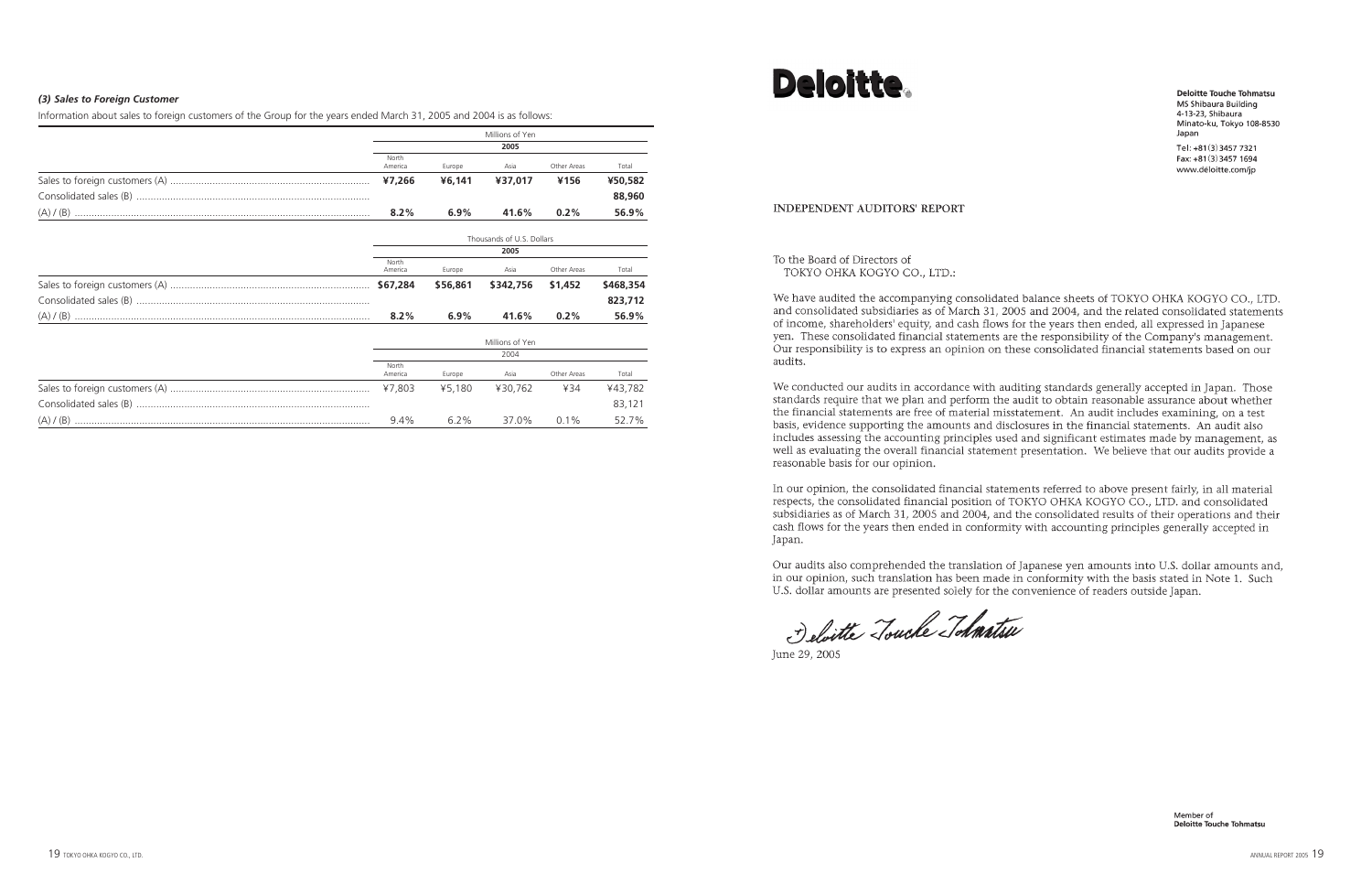Website's IR Information Contents

### Webcast

Institutional Investors' / Analysts' Meeting (Japanese only), Corporate Presentation Video (English, Chinese, Korean, Japanese)

Stock Information General Information, Shareholders' Classification and Other Stock Data

### IR Calendar

Financial Data

Financial Highlights, Change of Business Results, *Tanshin* and Other Data (Japanese only)

### IR Library

Annual Report, Business Report and Presentation Materials (Japanese only)

Today's Stock Price Investor FAQs

IR Contact

## Board of Directors, Corporate Auditors and Officers

(As of October 1, 2005)

| <b>Board of Directors</b>           |                                                                            |
|-------------------------------------|----------------------------------------------------------------------------|
| Chairman of the Board               | Haruhiko Uchida                                                            |
| President & Chief Executive Officer | Yoichi Nakamura                                                            |
| Directors & Executive Officers      | Toshimi Aoyama — Department Manager, Process Equipment Manufacturing Dept. |
|                                     | -Department Manager, Research and Development Dept.<br>Takashi Komine      |
|                                     | -Department Manager, General Affairs Dept.<br>Koichi Kaihatsu              |
|                                     | Yukiyasu Henmi — Department Manager, Accounting Dept.                      |
| <b>Directors</b>                    | Muneo Nakayama                                                             |
|                                     | Akira Furuya                                                               |
| <b>Corporate Auditors</b>           |                                                                            |
| <b>Standing Statutory Auditors</b>  | Motoyasu Sugiyama                                                          |
|                                     | Yoshio Kitani                                                              |
|                                     |                                                                            |

**Officers** 

| <b>Auditors</b> | Fujio Higaki<br>Yukio Hayama | -President, Ryoshintoshikaihatsu Co., Ltd.                                                          |
|-----------------|------------------------------|-----------------------------------------------------------------------------------------------------|
| <b>Officers</b> |                              |                                                                                                     |
| <b>Officers</b> | Yutaka Miyagi                | - Deputy Department Manager, Process Equipment<br>Manufacturing Dept.                               |
|                 | Hiroyuki Tohda               | — Department Manager, Manufacturing Dept. and Department<br>Manager, Image-Forming Products Dept.   |
|                 |                              | Akinori Horikoshi — General Manager, Corporate Planning Div.                                        |
|                 | Hitoshi Furuya               | -Department Manager, Purchasing Dept.                                                               |
|                 | Kobun Iwasaki                | -Department Manager, Marketing Dept. and General Manager,<br>Electronic Material Marketing Div. 2   |
|                 | Katsuyuki Ohta               | - Deputy Department Manager, Marketing Dept. and General<br>Manager, Sales Administration Div.      |
|                 | Hiroshi Asaba                | Deputy Department Manager, Manufacturing Dept. and<br>Department Manager, Electronic Material Dept. |
|                 |                              | Hidekatsu Kohara - General Manager, Management Information Systems Div.                             |
|                 | Kenji Tazawa                 | — Managing Director, OHKA EUROPE LTD.                                                               |
|                 | Hiroji Komano                | - Deputy Department Manager, Research and Development Dept.                                         |
|                 |                              |                                                                                                     |

### Forward-Looking Statements

This annual report contains forward-looking statements based on management's current expectations, estimates and projections. All statements that address expectations or projections about the future, including statements about the Company's strategy for growth, product development, market position, expected expenditures and financial results, are forward-looking statements and may be identified by words like "expects," "anticipates," "plans," "intends," "projects," "indicates," "believes" and similar expressions. These statements are not guarantees of future performance and involve a number of risks, uncertainties and assumptions. Many factors could cause results to differ materially from those stated. These factors include, but are not limited to, changes in the laws, regulations, policies and economic conditions, including inflation, deflation, interest and foreign currency exchange rates, of countries in which the Company does business; competitive pressures; successful integration of structural changes, including restructuring plans, acquisitions, divestitures and alliances; and cost of raw materials, research and development of new products, including regulatory approval and market acceptance.

Headquarters (U.K.)

European Sales Office (The Netherlands)

**TOK ITALIA S.p.A.** Headquarters / Plant (Milan)

Shanghai Representative Office

Representative Office

**CHANG CHUN TOK (CHANGSHU) CO., LTD.** Headquarters / Plant (Changshu)



### Corporate Data

(As of March 31, 2005)

| Corporate Name:         | TOKYO OHKA KOGYO CO., LTD.                                         |
|-------------------------|--------------------------------------------------------------------|
| Established:            | October 25, 1940                                                   |
| Corporate Headquarters: | 150 Nakamaruko, Nakahara-ku, Kawasaki,<br>Kanagawa 211-0012, JAPAN |
| Number of Employees:    | 1,397                                                              |
| Paid-in Capital:        | ¥14,640 million                                                    |
| Number of Shareholders: | 11,487                                                             |
| Stock Listing:          | Tokyo                                                              |

Investor Relations Contact: Public Relations Division 150 Nakamaruko, Nakahara-ku, Kawasaki, Kanagawa 211-0012, JAPAN TEL. +81-44-435-3000 FAX. +81-44-435-3020